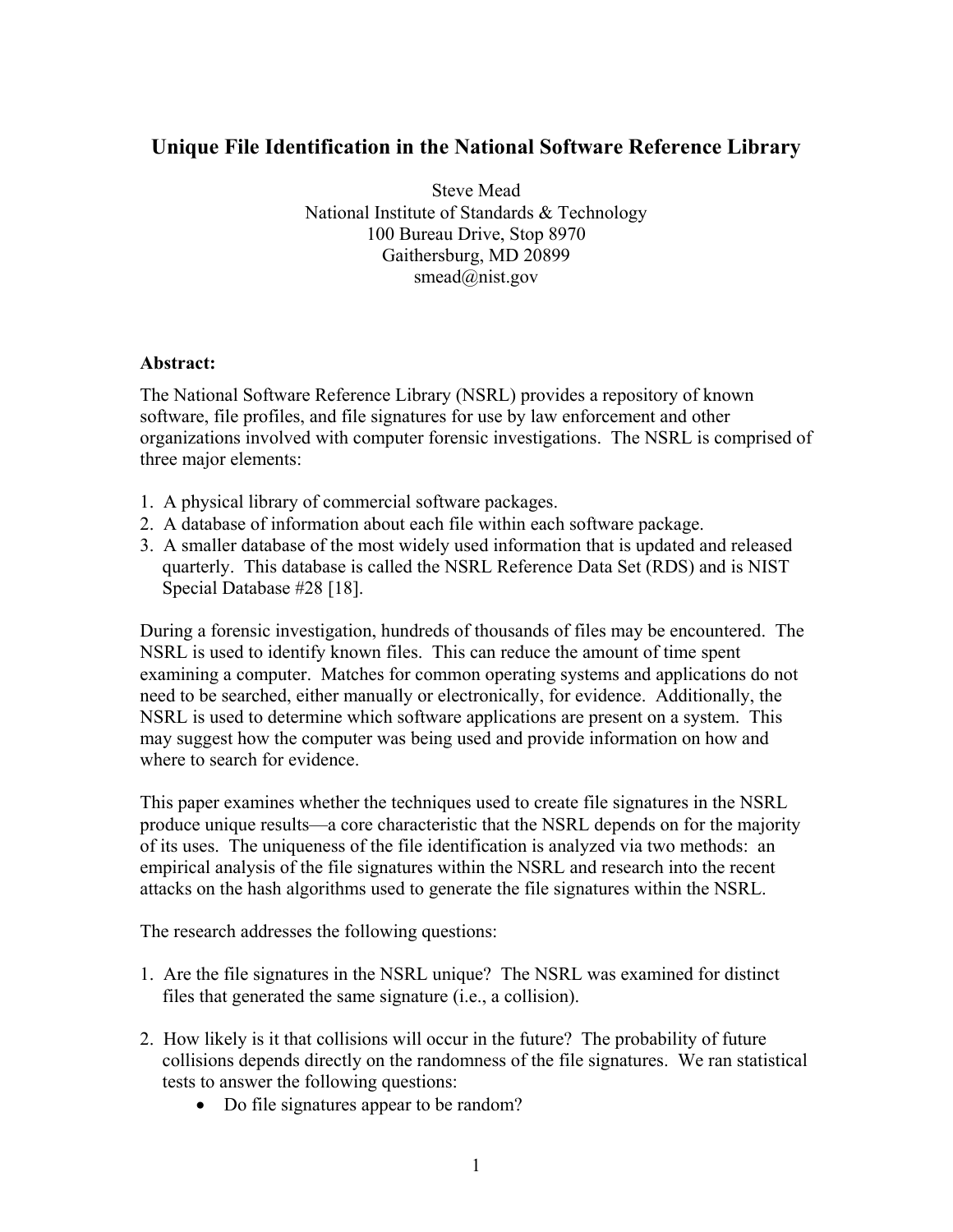- Do files bias the randomness of the file signatures in any detectable way?
- 3. Do the recent attacks on MD5 and SHA-1 pose any specific threats to the NSRL?

The conclusions of this paper are:

1

- There are no file signature collisions in the NSRL for either MD5 or SHA-1.
- There was no detectable bias introduced by hashing files, and so the probability of future collisions is negligible.<sup>1</sup>
- Although there are methods to attack the underlying hash algorithms, they are not relevant to the NSRL.

<sup>&</sup>lt;sup>1</sup> The probability of a collision between hashes in either MD5 or SHA1 is so small that it is effectively zero. Even if the size of the NSRL doubles each year in size, it would take more than 50 years before there would be enough SHA-1 file signatures to encounter a collision just by chance.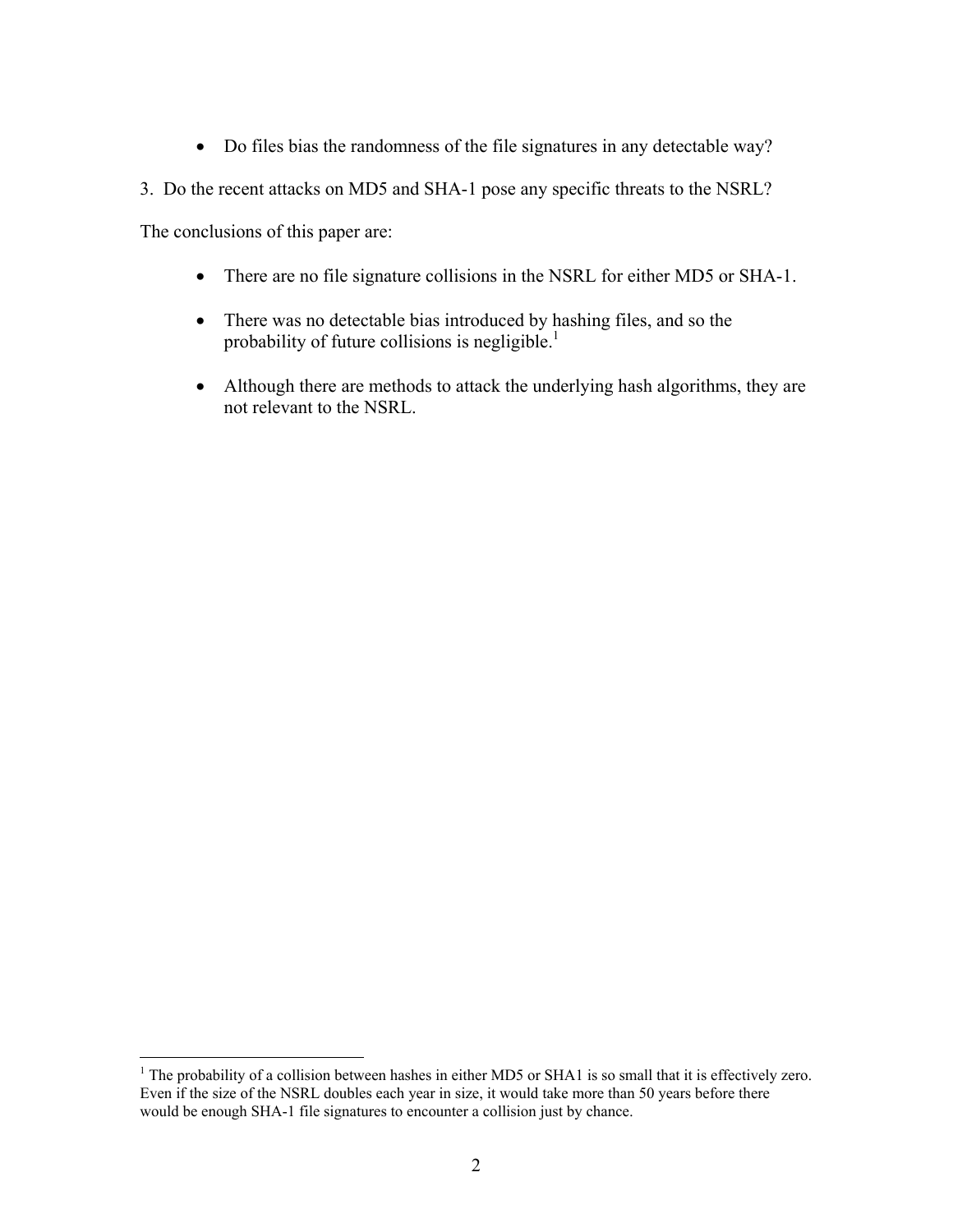#### **1.0 Introduction**

The National Software Reference Library (NSRL) provides a repository of known software, file profiles, and file signatures for use by law enforcement and other organizations with computer forensic investigations. The NSRL is comprised of three major elements:

- 1. A physical library of commercial software packages.
- 2. A database of information about each file within each software package.
- 3. A smaller database of the most widely used information that is updated and released quarterly. This database is called the NSRL Reference Data Set (RDS) and is NIST Special Database #28 [18].

The NSRL project was initiated in 1999 at the request of the FBI, the DoD Cyber Crime Center and the National Institute of Justice. The project is a part of the forensics sciences program at NIST's Office of Law Enforcement Standards.<sup>2</sup> The first release of the NSRL  $RDS<sup>3</sup>$  was in 2001.

As of February 2006, the NSRL consists of over 7083 software application packages that include over 34 million files. Since many of the files are used within multiple applications, there are many duplicate files within the NSRL. Currently, there are over 10 million unique files. 4

During a forensic investigation, hundreds of thousands of files may be encountered. The NSRL is used to identify known files. This can reduce the amount of time spent examining a computer. Matches for common operating system files or applications do not need to be searched, either manually or electronically, for evidence. For example, if the forensic examiner was searching images on a Microsoft Windows<sup>™</sup> 2000 system, a comparison against the NSRL would identify over 4000 image files that come with the standard Windows<sup> $\tau$ M</sup> installation<sup>5</sup>. These specific files could be excluded from further examination, as the content is known, and would not contain evidence.

Additionally, some NSRL matches are used to determine what software applications were used on a system. This may provide information for the investigator to determine how and where to search for evidence. For example, if a computer system contains applications to crack passwords, keyboard loggers, or rootkit<sup>6</sup> packages, this may lead to

 $\overline{a}$ 

 $2$  Additional information on the Office of Law Enforcement Standards (OLES) is at http://www.eeel.nist.gov/oles/index.html.

<sup>&</sup>lt;sup>3</sup> The RDS is available at http://www.nsrl.nist.gov.

<sup>&</sup>lt;sup>4</sup> The most recent version of the NSRL, 2.11 contains 34,994,666 files, and 10,793,831 unique SHA-1 file signatures.

 $5$  Certain commercial software, equipment, instruments, or materials are identified in this paper to foster understanding. Such identification does not imply recommendation or endorsement by the National Institute of Standards and Technology, nor does it imply that the materials or equipment identified are necessarily the best available for the purpose.

<sup>&</sup>lt;sup>6</sup> A rootkit commonly refers to software installed after an attacker has gained access to a system to allow continued access, and to actively hide traces of the attacker's activity.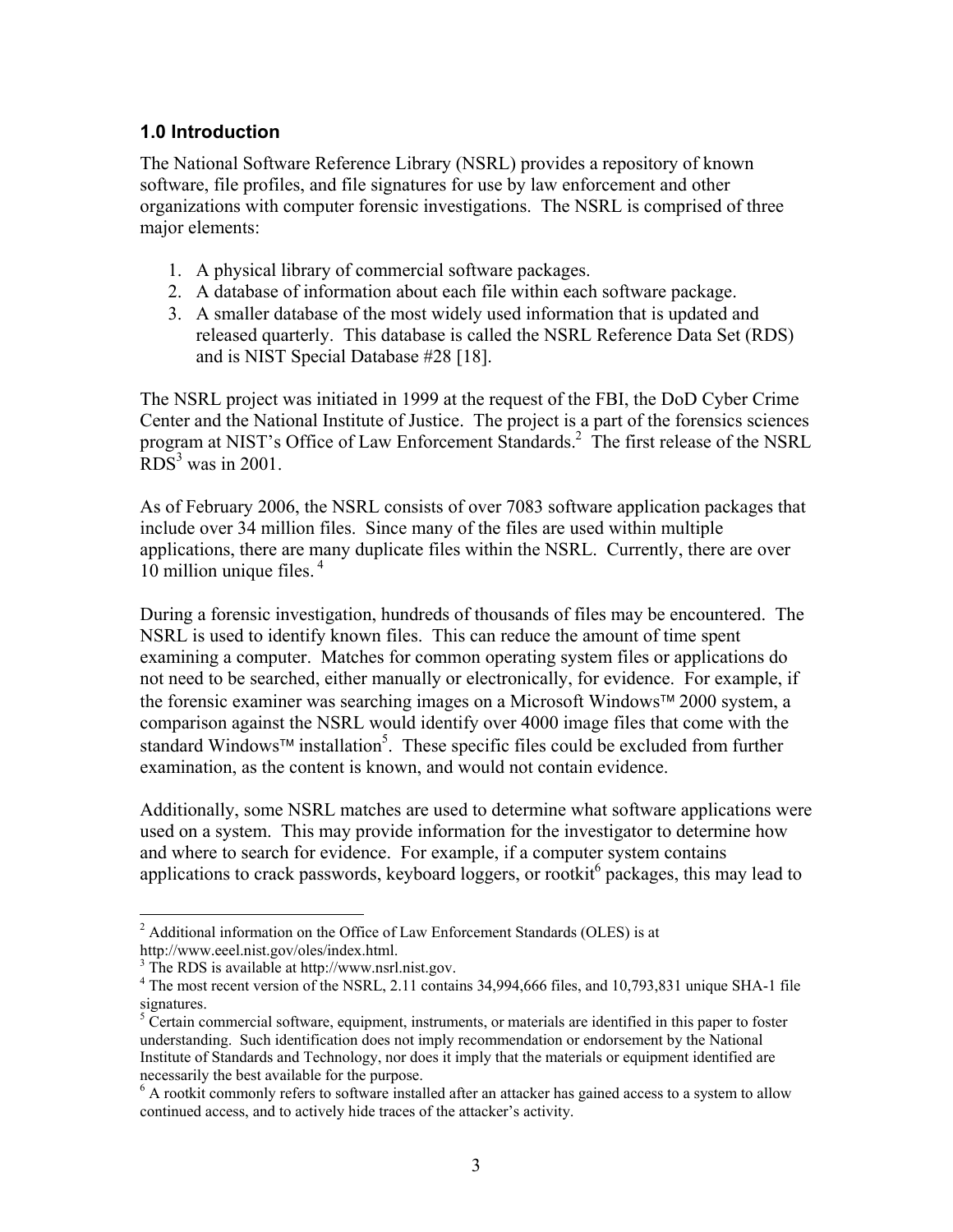further investigation to determine if the system was used to hack into other computer systems. This type of matching could also be used to resolve an intellectual property question if a system contained proprietary software for which the system owner had no license.

# **2.0 NSRL File Signatures**

The NSRL uses a mathematical technique called hashing to produce file signatures. Currently, the NSRL uses three methods to create signatures: two are cryptographic hash algorithms and one is an error checking technique called a cyclic redundancy check (CRC) [3]. It is important to note that there are known limitations in using the CRC to generate file signatures, and that the CRC signatures within NSRL are not unique, given that the same signature may be associated with more than one file.

Hash algorithms work by taking an input, in this case a file, and use advanced mathematics to compress it to a fixed length string of zeros and ones. The specific cryptographic hash algorithms used to generate file signatures are one-way functions: a given input will always produce the same output and the process cannot be reversed. The output is called a hash and, in the context of the NSRL, is referred to as a file signature.

One important property exhibited by these types of hash algorithms is that their output is randomly distributed across the entire range of possible outputs.<sup>7</sup> This property explains why one-way hash functions are frequently used as building blocks in random number generators [17,27].

The specific hash algorithms used by the NSRL to generate the file signatures are MD5 and SHA-1. MD5 is an older hash algorithm and is defined by the Internet Engineering Task Force, Request for Comment 1321 [23]. The SHA-1 is a Federal Information Processing Standard (FIPS) promulgated by NIST as FIPS PUB 180-2 [19]. The third technique is a 32 bit version of the CRC error checking method, as defined by [8,32]. Both the MD5 and SHA-1 are cryptographic hash algorithms.

NIST is planning to add additional file signatures generated by other hash algorithms in the future, including those identified in FIPS PUB 180-2 (SHA-256, SHA-384, SHA-512) [19].

# **3.0 Uniqueness**

 $\overline{a}$ 

An important issue is whether the methods used to create file signatures in the NSRL produce unique results. This core characteristic is the basis for the use of the NSRL within the forensic community. Since it is used for file identification, this analysis examines the uniqueness of file identification employing both an empirical analysis of the file signatures within the NSRL and an analysis of current research relating to the underlying algorithms used to generate the file signatures.

<sup>7</sup> For a detailed look at hash algorithms, see *Applied Cryptography* by Bruce Schneier, see Ref. [27].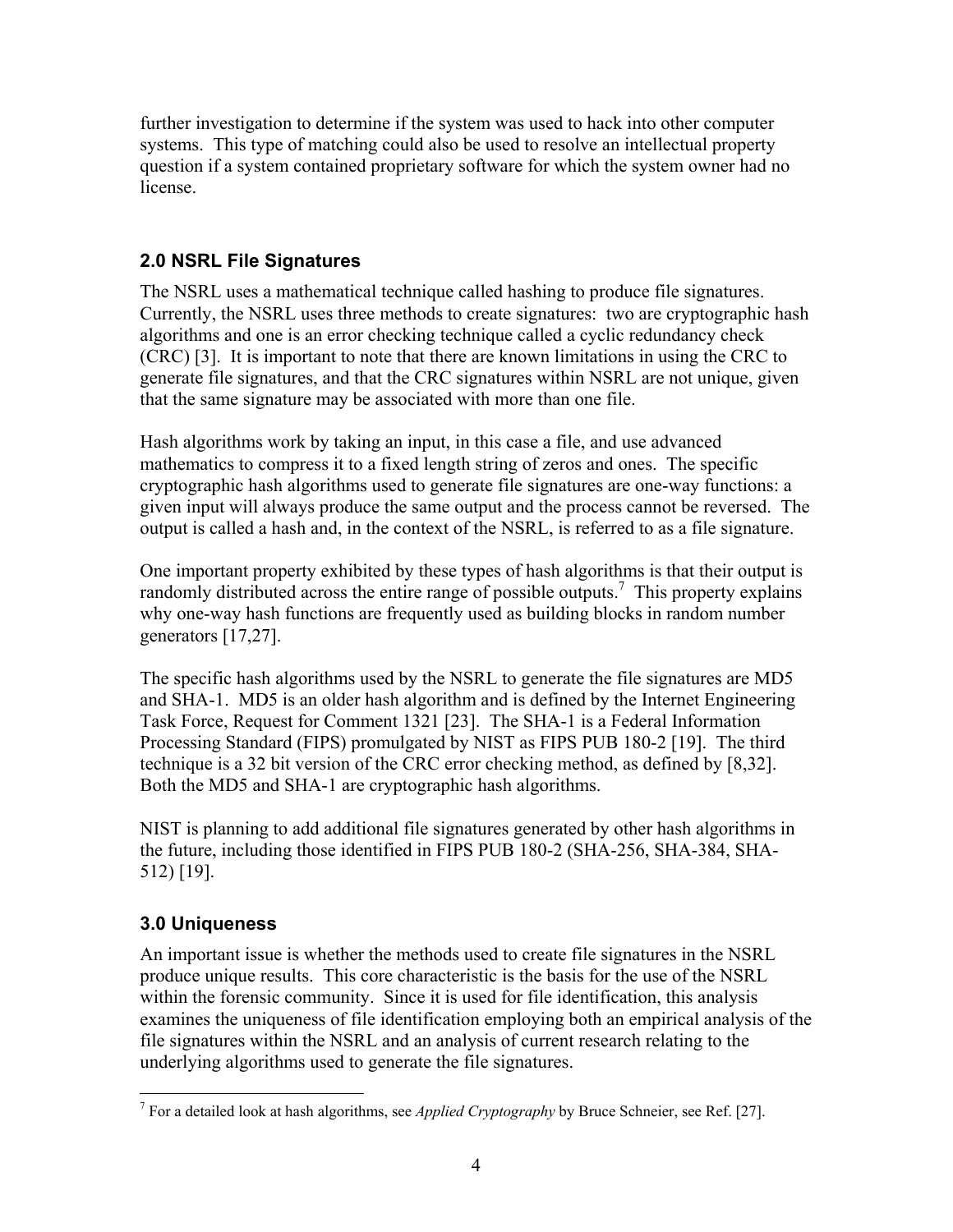Specifically, the research addresses the following three questions:

#### **1. Do collisions occur within the NSRL?**

A collision occurs if two different files generate the same hash file signature. Since the NSRL uses file signatures to identify known files and applications, a collision could cause files to be incorrectly identified. For each hash algorithm used within the NSRL, the file signatures were examined to identify any collisions.

#### **2. How likely is it that a collision will occur in the future?**

In order to address this question, it is necessary to analyze aspects randomness in relation to the hash algorithms used to generate the file signatures. Two key properties that cryptographic hash algorithms exhibit are the randomness of their output, and the large number of potential outputs that can be generated. If the file signatures conform to these properties, the standard methods for evaluating the chances for a collision are well known. We examine the overall randomness of the file signatures and whether hashing files bias the resulting signatures.

#### • **Are the file signatures within the NSRL random?**

The algorithms used to generate the NSRL file signatures have been thoroughly tested throughout the cryptographic community. However, an empirical analysis of such a large set of hashes generated from files has not been publicly disseminated. If the NSRL file signatures adhere to the properties of the underlying hash algorithms, they should appear to be random.<sup>8</sup>

• **Do files used as input bias the randomness of hash signatures within the NSRL?** 

The NSRL file signatures are generated directly from files which range in size from a few bytes to gigabytes in size. Files and applications typically tend to have some forms of structure, repetition, and other modulated patterns, which may subtly affect the distribution of values produced by the hash algorithm.

#### **3. Are the hash algorithms used to generate the file signatures able to be manipulated to create collisions relevant to the NSRL?**

 $\overline{a}$ 

Recently, methods for finding collisions in MD5 and SHA1, two hash functions included in the NSRL, have been discovered. Currently, there are multiple examples of MD5 collisions [14,30], but as of yet no documented SHA-1 collisions generated. These specific types of attacks reduce the usefulness of MD5 and SHA-1 for some, but not all, applications [20]. These types of attacks were examined here to see if they could have any impact on the NSRL within typical forensic settings.

 $8$  Cryptographic hash algorithms such as MD5 and SHA-1 produce output that should be indistinguishable from a random sequence of numbers, given that the input is not known.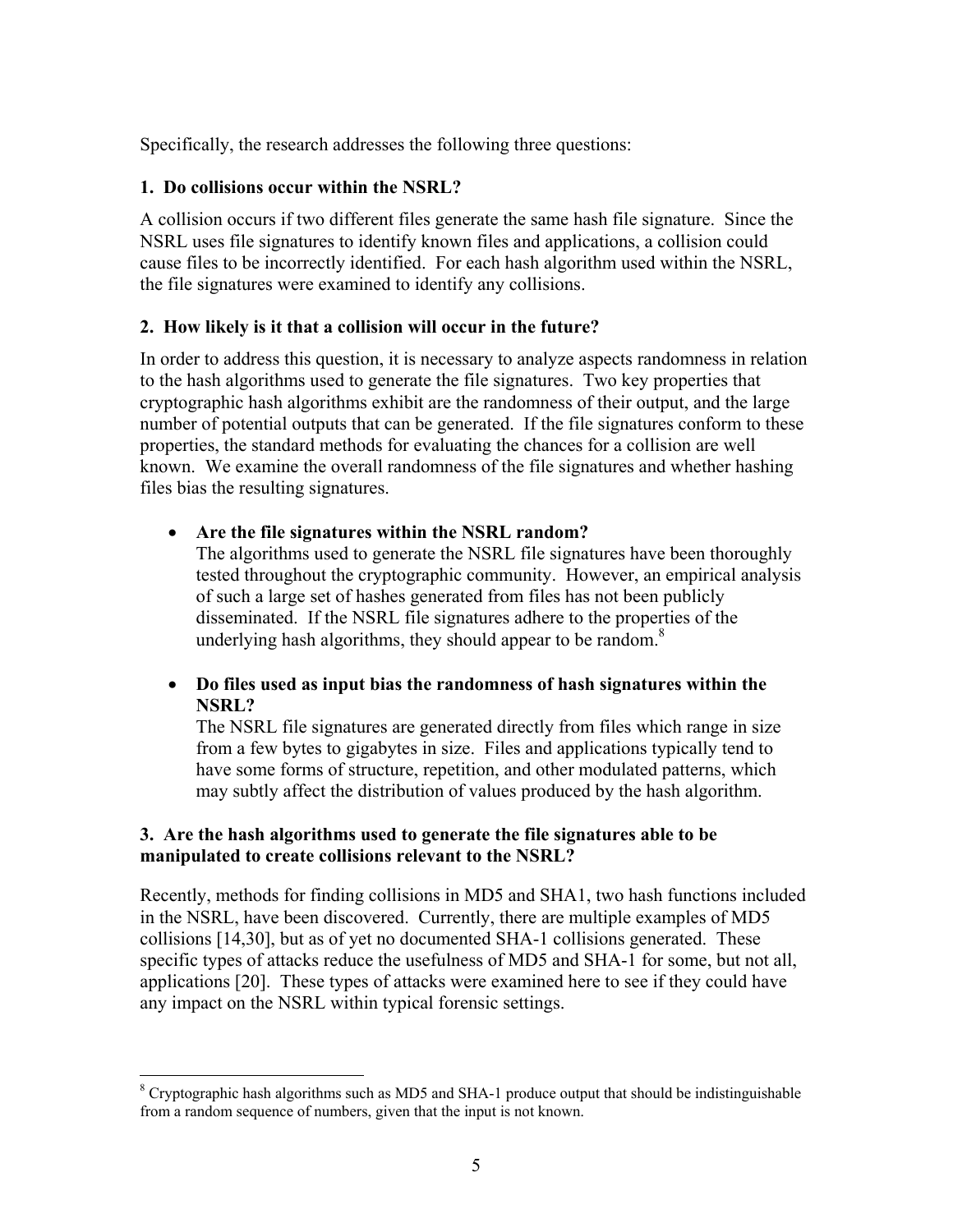#### **4.0 Approach**

1

The three primary questions, although all related in nature, require different approaches. The first two questions, examining the NSRL for collisions, and addressing the likelihood of future collisions was accomplished through an empirical analysis of the file signatures within the NSRL. The last question, evaluating the impact of attacks on hash algorithms used within the NSRL relies on research into the specific attacks and analyzing them within the context of how the NSRL is used within the field of computer forensics.

## **4.1 Examining the NSRL for Collisions**

A collision is defined as two different streams of input that, when hashed, produce the same output. In terms of the NSRL, a collision would occur if two different files produce the same file signature. If the content between two files is different even by a single bit, the files should generate distinct file signatures. It is important to keep in mind that only the file content is used to calculate the file signature—not file metadata such as file name.

Identifying collisions is a relatively straightforward process. The NSRL is searched for all file signatures that appear more than once. If those signatures are generated by different files, then a collision has occurred.

Many of the files within the NSRL have been included multiple times. For example, certain graphic files used in the Windows<sup> $\text{TM}$ </sup> operating system are included in multiple releases of Windows<sup>™</sup>. Files that had the same file size and the same file signature for each CRC-32, MD5, and SHA-1 were considered duplicates and removed from further consideration<sup>9</sup>. When looking for collisions, it is important to differentiate between an actual collision (where the file content is different) and cases where the file signatures are the same because the files are duplicates.

After prescreening the data, we compared all of the hashes in search of any collisions. Each set of file signatures generated from a specific algorithm (CRC-32, MD5, SHA-1) was examined and any collisions recorded.

In addition to identifying collisions, we sorted the signatures and recorded information about the spacing between successive hashes. Each file signature is essentially a very large number, and the maximum, minimum, and average distances between sorted hash pairs can be measured. The distance should be related to the specific hash algorithm, as well as the total number of file signatures. If there is substantial grouping or clustering, this could affect the probabilities of a collision, and would need to be investigated further.

<sup>&</sup>lt;sup>9</sup> Due to the logistics and time involved to compare each file byte for byte for duplicates, a combination of all file hashes and file size was used to identify files with identical content.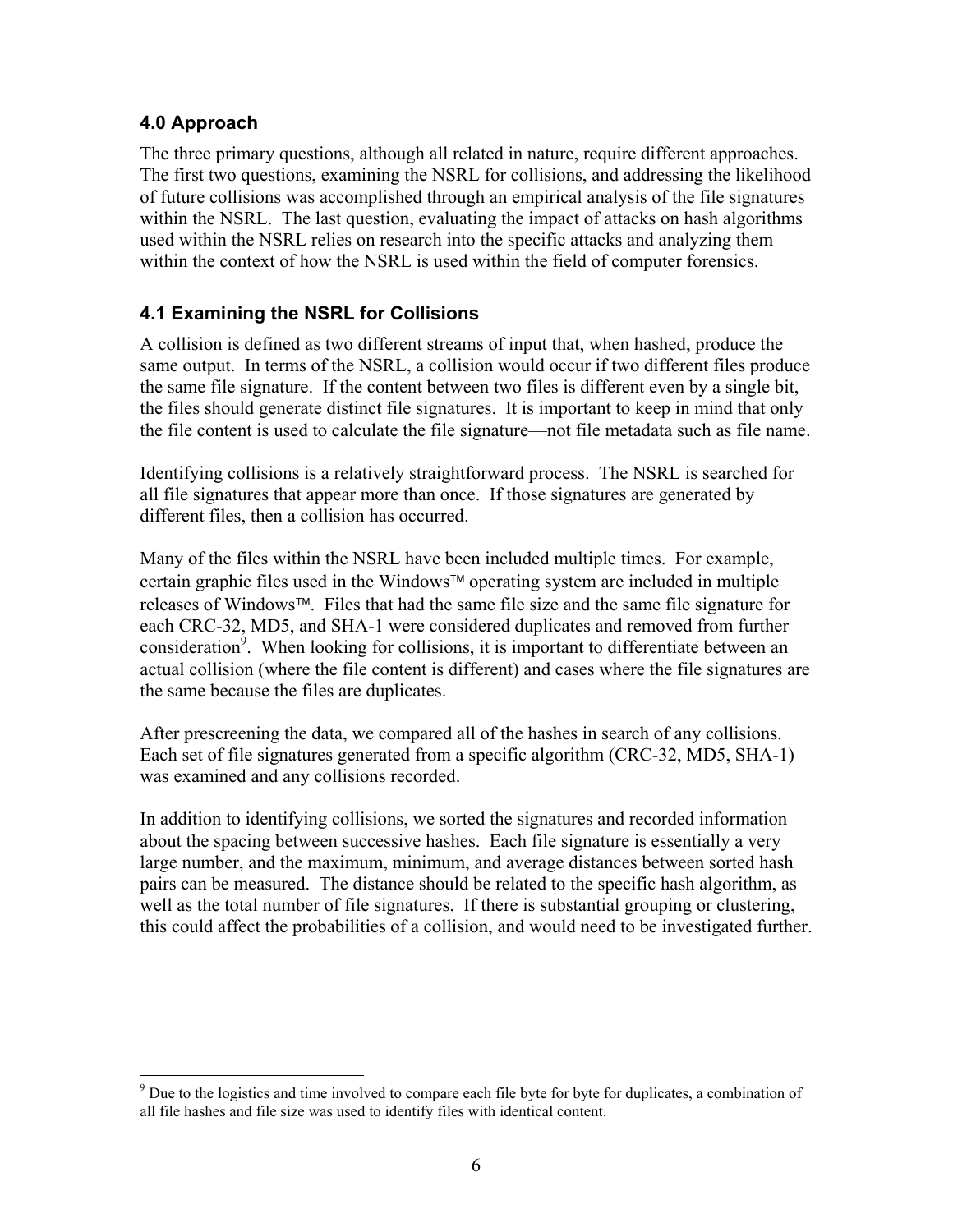## **4.2 Likelihood for Future Collisions**

The possibility of future collisions in the NSRL is more difficult to determine given that the NSRL grows in size. However, there are primarily two factors to consider: the total number of hashes an algorithm can generate, and how those values are distributed.

For any hash algorithm, the total number of unique values that can be generated is a function of the specific algorithm. As the total number of unique values increase for an algorithm, the chances that there will be a collision decrease. Currently, the NSRL uses three primary algorithms to generate file signatures, and each of them can generate a different maximum number of hashes. Since the quantity of hashes can vary greatly between the algorithms, in table 1 we use drops of water as an analogy to understand the relative difference between the algorithms.

| <b>File Signature Algorithm Capacity Comparison</b> |                                      |                                              |                                                               |  |
|-----------------------------------------------------|--------------------------------------|----------------------------------------------|---------------------------------------------------------------|--|
| <b>Algorithm</b>                                    | Max# of<br><b>Hashes</b><br>(Base 2) | Max# of<br><b>Hashes</b><br><b>(Base 10)</b> | <b>Relative Size Analogy<sup>10</sup></b><br>(Drops of Water) |  |
| <b>CRC-32</b>                                       | $2^{32}$                             | $4.29 \times 10^{9}$                         | All the water in a small pond                                 |  |
| MD <sub>5</sub>                                     | $2^{128}$                            | $3.40 \times 10^{38}$                        | All the water in our galaxy                                   |  |
| $SHA-1$                                             | $2^{160}$                            | $1.46 \times 10^{48}$                        | All the water in our universe                                 |  |

**Table 1: File Signature Algorithm Capacity Comparison** 

The number of potential values a given algorithm can generate is only part of calculating the probability for collision. The other critical aspect to this calculation is how likely any particular hash value is to be used or generated. If all values for a given hash algorithm have an equal probability<sup>11</sup> of being used, the odds of a collision occurring can be calculated. The NSRL uses two cryptographic algorithms to generate file signatures, MD5 and the SHA-1. Both of these algorithms generate output that appears to be random. In fact, both of these algorithms have been used as building blocks commonly used in random number generators.

One area of research that has not been extensively studied is the impact of files as input to hash algorithms. Files can vary greatly in size, ranging from a couple of bytes to gigabytes. Additionally, files tend to have internal structures and repeated patterns, which may not be present in other forms of data. We examined if files as input to hash algorithms could bias how the algorithms operate, and change the probability of generating a collision.

 $\overline{a}$ 

 $10$  These values are for comparisons of relative size and assume the following: there are approximately 20 drops of water per ml, the volume of water on earth is  $1.3 \times 10^{9}$  km<sup>3</sup>, and that each star in our galaxy contains an earth-like volume of water. Additionally, that there are approximately  $4x10^{11}$  stars in our galaxy, and  $8x10^{10}$  total galaxies in our universe.<br><sup>11</sup> This would be described as uniformly random—where all values have an equal chance of being

generated.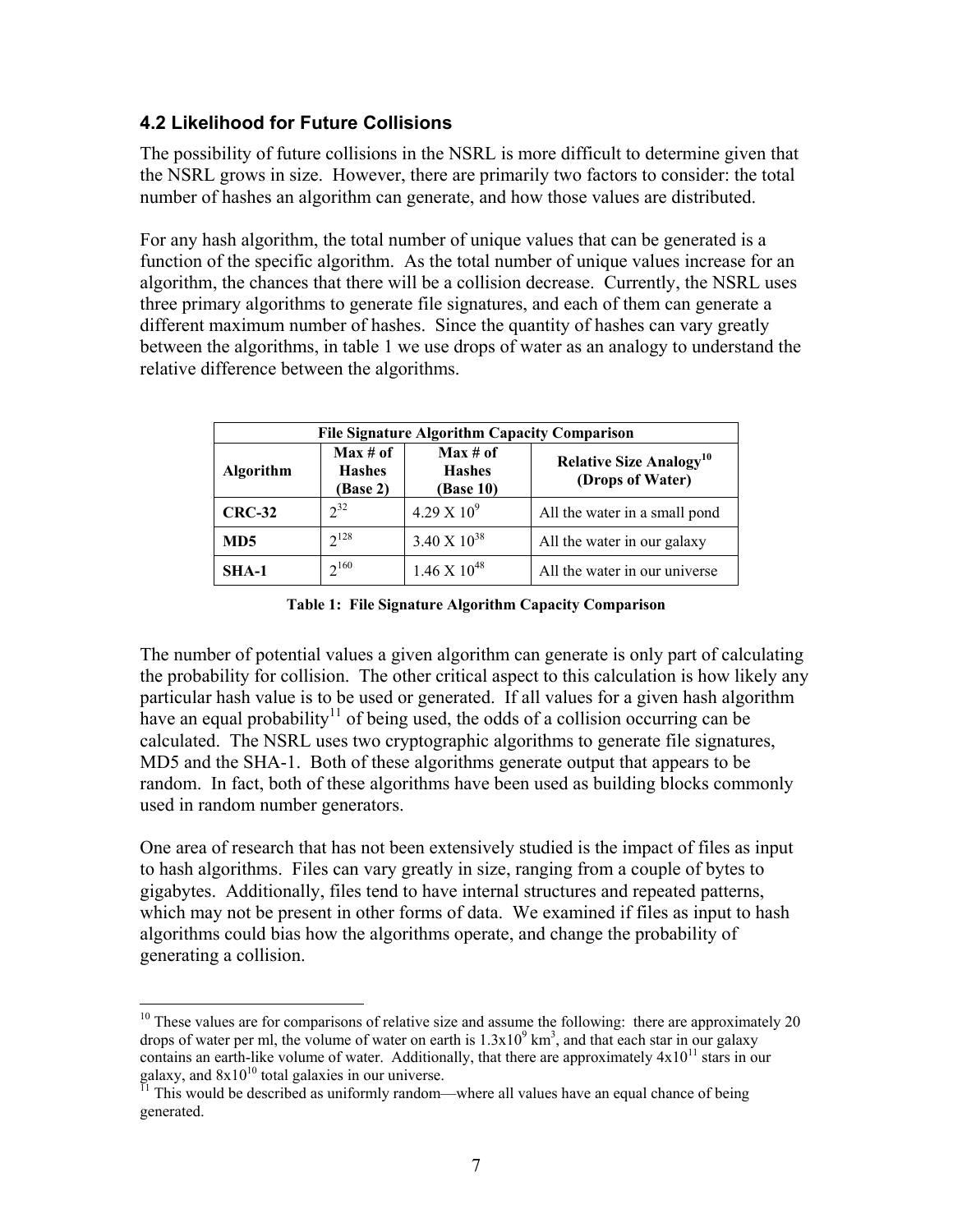In relation to future collisions within the NSRL, if files do not bias the generation of file signatures, then the probabilities of a collision are known. However, if we are able to detect bias in file signatures, then the probabilities for a collision may not fit the current models and would need to be reexamined.

In order to identify bias in the NSRL file signatures, our approach focused on two general areas: what tests would need to be performed to identify significant bias and how to organize and structure the NSRL data for analysis.

Randomness is a property that is straightforward to conceptualize, but difficult to define exactly and empirically measure. There is no single statistical or deterministic test that can conclusively identify if a given sequence of numbers is random. Furthermore, there are different aspects to randomness that cannot be captured by one type of test. To have the greatest amount of confidence in the results from any randomness testing, multiple tests need to be performed to detect various types of deviation.

There are two well known sets of tests, the Diehard tests by Marsaglia [15] and those defined by Knuth in his *Seminumerical Algorithms* [13]. Each identify a variety of tests that cover a range of random behavior from the simple distribution of 0's and 1's (binary frequency tests) to more complex methods that look at various interactions between bits in a sequence.

NIST developed a set of statistical tests specifically to address the need to evaluate random number generators for cryptographic applications. They include variations of those by Marsaglia [15] and Knuth [13]. However, new tests were introduced such as the Approximate Entropy Test [22], Berlekamp-Massey Linear Complexity Test [16], and the Random Excursion Test [24]. This suite was released as the NIST Statistical Test Suite (STS) and the latest release is version 1.8 [25].

The STS provides a framework to run multiple types of tests specifically designed to evaluate binary random number generators. The specific tests used, as well as the defects they are designed to detect are listed in Table 2 [25,29]. Detailed explanations on each test, examples, and configuration guidelines, may be found on the STS website at http://csrc.nist.gov/rng.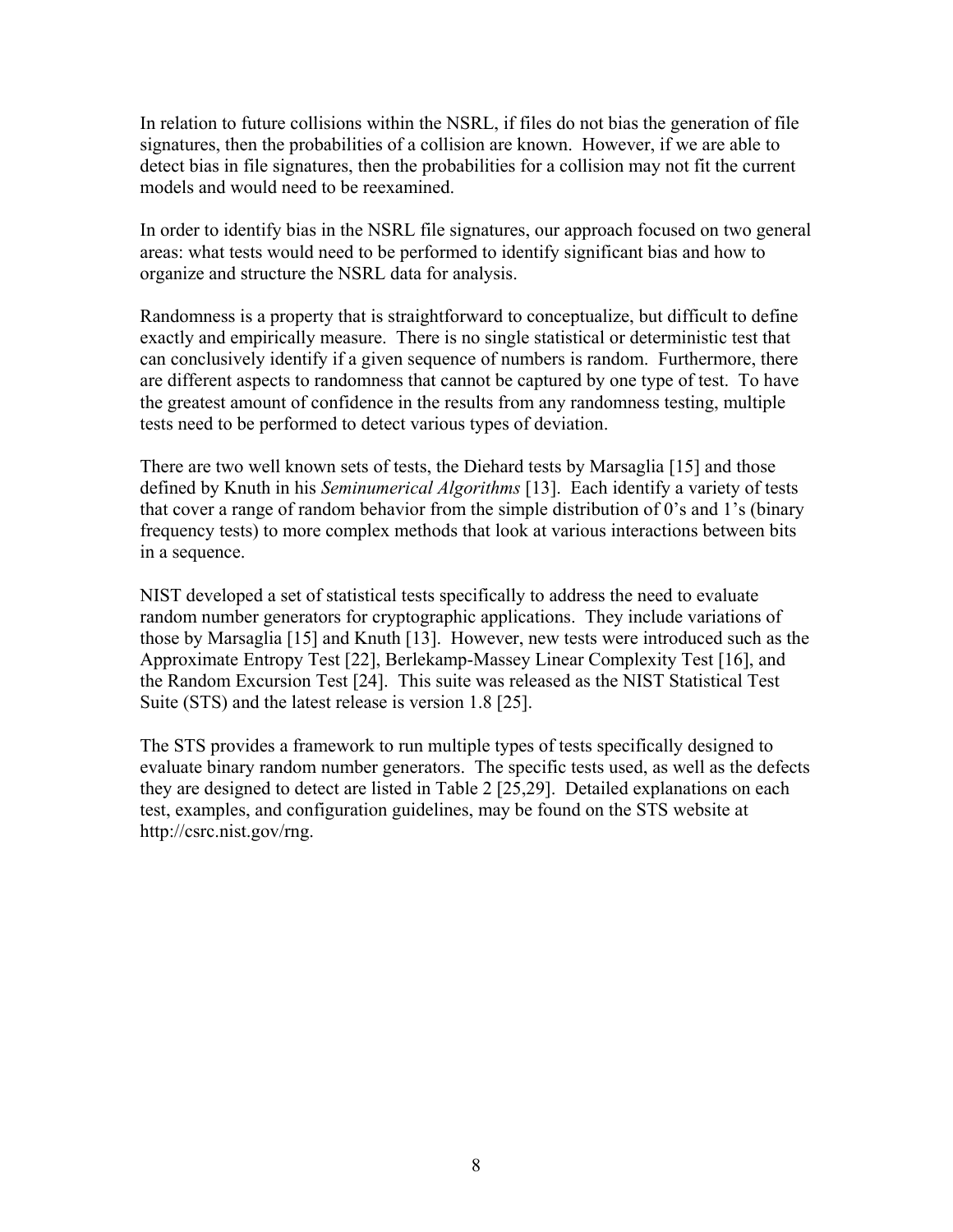| #                | <b>Statistical Test</b>                                                                  | <b>Defect Detected</b>                                                   |  |
|------------------|------------------------------------------------------------------------------------------|--------------------------------------------------------------------------|--|
| 1                | Frequency (Mono-bit) Test                                                                | Too many zeros or ones.                                                  |  |
| $\boldsymbol{2}$ | <b>Block Frequency Test</b>                                                              | Too many zeros or ones in discrete m-sized blocks.                       |  |
| $\mathbf{3}$     | <b>Cumulative Sums Test</b>                                                              | Too many zeroes or ones at the beginning of a sequence.                  |  |
| $\overline{4}$   | <b>Runs</b> Test                                                                         | Large (small) total number of runs indicates that the oscillation in the |  |
|                  |                                                                                          | bit stream is too fast (too slow).                                       |  |
| 5                | Longest Run of Ones in a Block Test                                                      | Deviation of the distribution of long runs of ones.                      |  |
| 6                | Random Binary Matrix Rank Test                                                           | Deviation of the rank distribution from a corresponding random           |  |
|                  |                                                                                          | sequence, due to periodicity.                                            |  |
| 7                | Discrete Fourier Transform (Spectral) Test                                               | Periodic features in the bit stream.                                     |  |
| 8                | Overlapping (Periodic) Templates Matching<br>Too many occurrences of m-bit runs of ones. |                                                                          |  |
|                  | Test                                                                                     |                                                                          |  |
| 9                | Maurer's Universal Statistic Test                                                        | Data can be compressed more than expected for a random sequence.         |  |
| 10               | Approximate Entropy (Apen) Test                                                          | Non uniform distribution of m-length words.                              |  |
| 11               | Serial Test                                                                              | Non-uniform distribution of m-length words.                              |  |
| 12               | Linear Complexity Test                                                                   | Deviation from the distribution of the linear complexity for finite      |  |
|                  |                                                                                          | length (sub) strings.                                                    |  |
| 13               | <b>Random Excursions Test</b>                                                            | Deviation from the distribution of the number of visits of a random      |  |
|                  |                                                                                          | walk to a certain state.                                                 |  |

**Table 2: Statistical Tests and Defects Detected** 

An additional set of tests was designed to present the file signatures visually. We wanted to assess the potential to detect non-random behavior in the file signatures through visual analysis of the data.

The second aspect to our analysis was how to organize and structure the data for analysis, as there are multiple versions of the NSRL, and the data is not simply a stream of bits created from a random number generator.

- 1. Although there are multiple versions of the NSRL, each version includes all of the file signatures and profile information from the previous versions, as well as any additional signatures added for the must current version. We chose the latest version of the NSRL, 2.9, for analysis.
- 2. To create a stream of bits for analysis, we extracted the file signatures for each algorithm from the NSRL and concatenated them.<sup>12</sup>
- 3. The majority of the tests examined the whole stream of data. However, some tests looked at blocks of data. We configured the block sizes in those tests to align with the specific size of the file signature being examined. For example, some of the SHA-1 tests analyzed each discrete file signature—since the SHA-1 file signatures are 160 bits, any block testing explicitly analyzed blocks of 160 bits. Additionally, we were careful to ensure that any manipulations of the bit streams were aligned to multiples of the block size.

 $\overline{a}$ 

 $12$  If the file signatures are extracted in sort order, the distribution of zeros and ones in the concatenated string would be biased.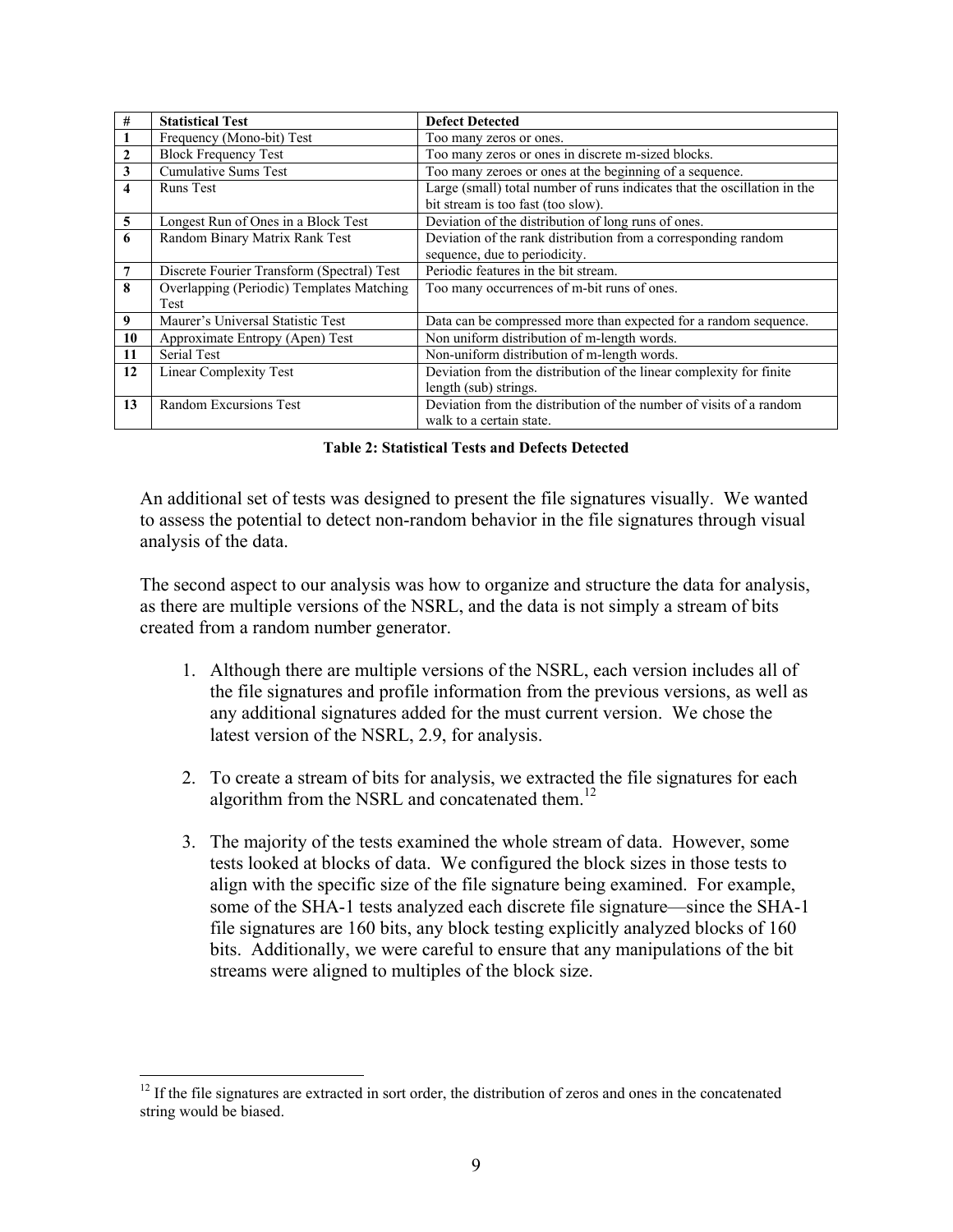### **4.3 The Impact of the Recent Attacks on MD5 and SHA-1**

The last part of our analysis examines the current research in the area of hash algorithms, especially the recent attacks on the MD5 and the SHA-1, and their impact on the NSRL.

We examined the types of attacks and their impact on file signatures. We paid particular attention to the specific context in which the NSRL is used and its role within computer forensics.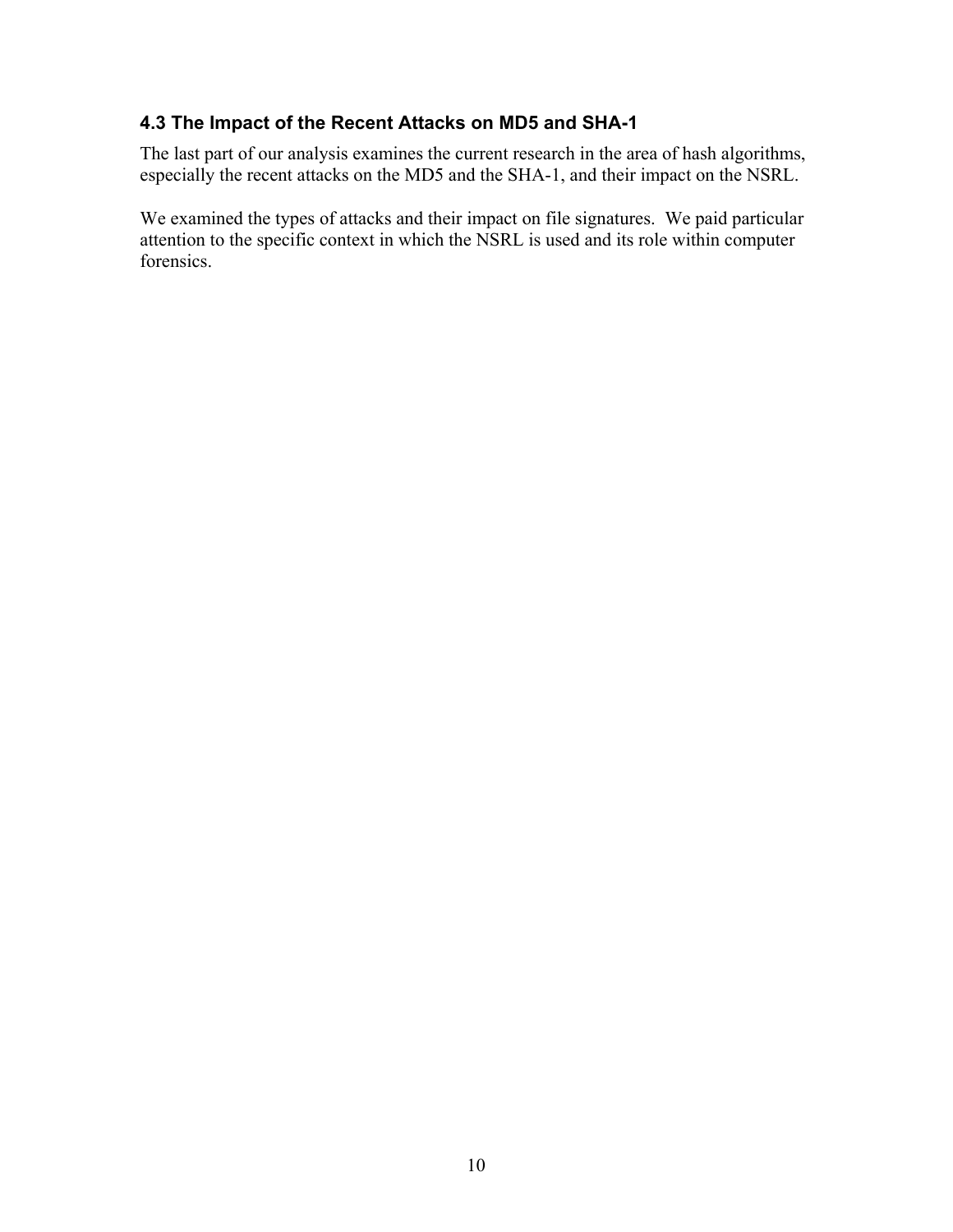## **5.0 Results: Collisions in the NSRL**

Examining the NSRL for collisions was based on two separate tests: identifying collisions between different files, and looking to see how close file signatures were to each another.

### **5.1 Collisions Detection**

No collisions were found within the MD5 or SHA-1 file signatures. However, a large number of collisions were detected within the set of CRC-32 file signatures.<sup>13</sup>

| <b>Collisions in the NSRL, Version 2.9</b>            |                                           |  |  |  |  |  |
|-------------------------------------------------------|-------------------------------------------|--|--|--|--|--|
| <b>Total Files Signatures Examined:</b><br>10,533,771 |                                           |  |  |  |  |  |
|                                                       | SHA-1<br>MD <sub>5</sub><br><b>CRC-32</b> |  |  |  |  |  |
| <b>Collisions</b><br><b>Detected</b><br>15,364        |                                           |  |  |  |  |  |

**Table 3: Collisions with NSRL 2.9 CRC-32, MD5, and SHA-1 File Signatures** 

## **5.2 Results: Distribution of Hash Values**

Each set of file signatures was examined for the smallest, largest, and average distances between signatures. This was accomplished by sorting the CRC-32, MD5, and SHA-1 signatures, and measuring the distance between each successive pair. For each algorithm, the minimum and maximum separation distance between pairs of signatures was recorded. Additionally, all of the distance measurements were used to calculate an average separation distance.

For comparison, the expected average distance between hash values was calculated. For example, with the SHA-1, if you have 10.5 million signatures, the expected average spacing (given random distribution) should be around  $(2^{160})/(10.5 \text{ million})$ , or approximately 1.3 X  $10^{41}$ .

| NSRL 2.9, Distance between File Signatures (10,533,771) |                           |                                 |                          |  |
|---------------------------------------------------------|---------------------------|---------------------------------|--------------------------|--|
| $CRC-32$<br>$SHA-1$<br>MD <sub>5</sub>                  |                           |                                 |                          |  |
| <b>Average (Expected)</b>                               | $1.387443 \times 10^{41}$ | 3.230395 X $10^{31}$            | $4.077331 \times 10^{2}$ |  |
| <b>Minimum (Observed)</b>                               | $7.088510 \times 10^{33}$ | $4.218731 \times 10^{23}$       |                          |  |
| <b>Maximum (Observed)</b>                               | $2.313508 \times 10^{42}$ | 5.398685 X $10^{32}$            | $6.47000 \times 10^{2}$  |  |
| <b>Average (Observed)</b>                               | $1.387444 \times 10^{41}$ | 3.230393 X $\overline{10^{31}}$ | $4.07000 \times 10^{2}$  |  |

 $\overline{a}$ <sup>13</sup> On further analysis, many of the CRC-32 collisions were due to files that had the same hash value of "FFFFFFFF." This was identified as a technique that can exploit how the CRC-32 algorithm functions so that files can verify their content without needing to store any CRC values.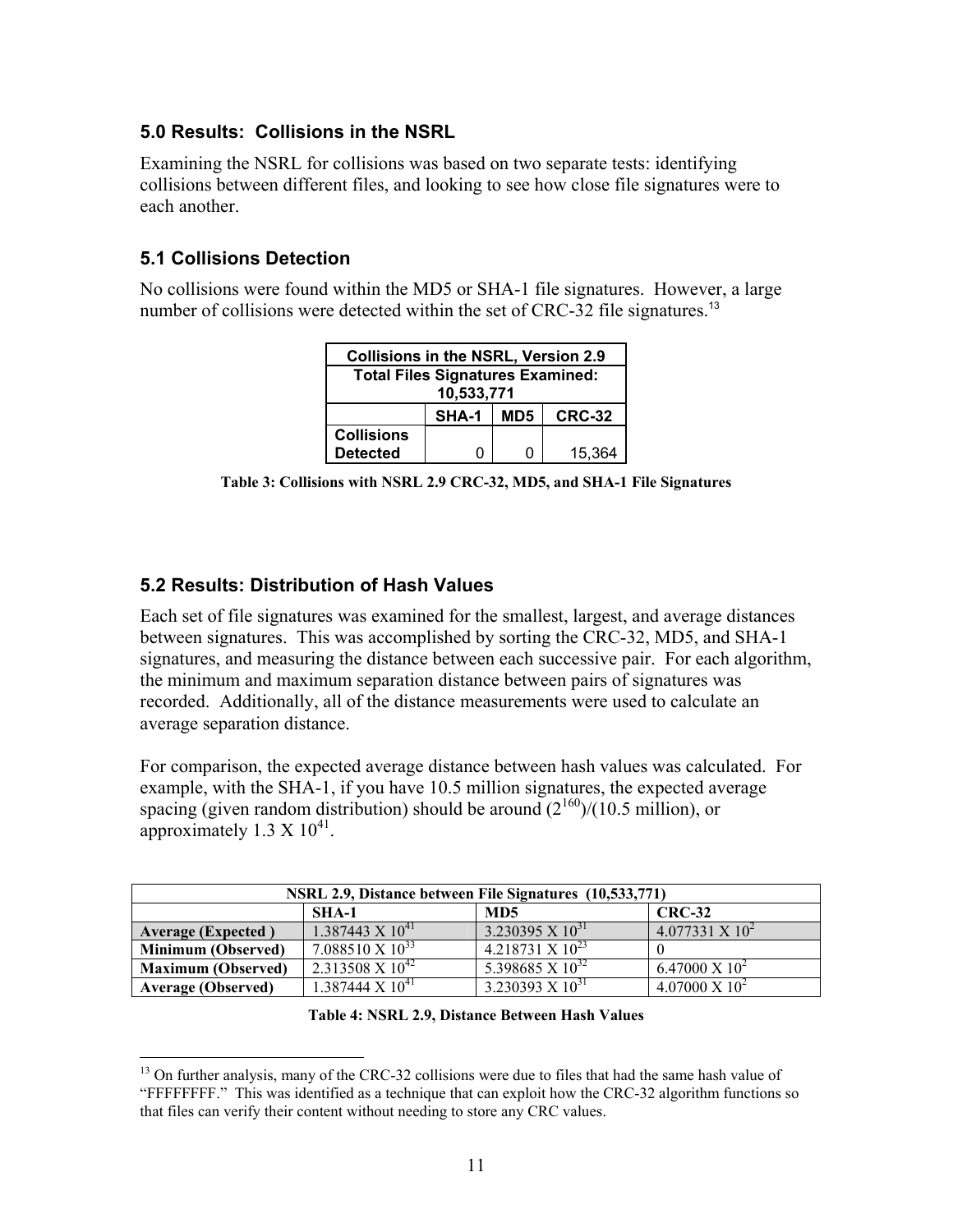## **5.3 Analysis**

The distances between the hashes did not identify any specific problems. The average spacing reflected the approximate size of the hash space for each algorithm, as well as the number of file signatures distributed within that space.

In continuing with our previous analogy of comparing hashes to drops of water, the average distance between hashes is approximately the following:

| <b>Algorithm</b> | <b>Average Distance</b><br><b>Between Hash Signatures</b> | <b>Relative Density Analogy</b><br>(Drops of Water)                                            |
|------------------|-----------------------------------------------------------|------------------------------------------------------------------------------------------------|
| $CRC-32$         | $4.070000 \times 10^{2}$                                  | Two drops separated by 2 tablespoons of<br>water.                                              |
| M <sub>D5</sub>  | 3.230393 X $10^{31}$                                      | Two drops of water separated by all the<br>water contained in 1 million Earth-like<br>planets. |
| SHA-1            | $1.387444 \times 10^{41}$                                 | Two drops of water separated by all the<br>water contained in 10,000 galaxies.                 |

**Table 5: Distance Between File Signatures Analogy**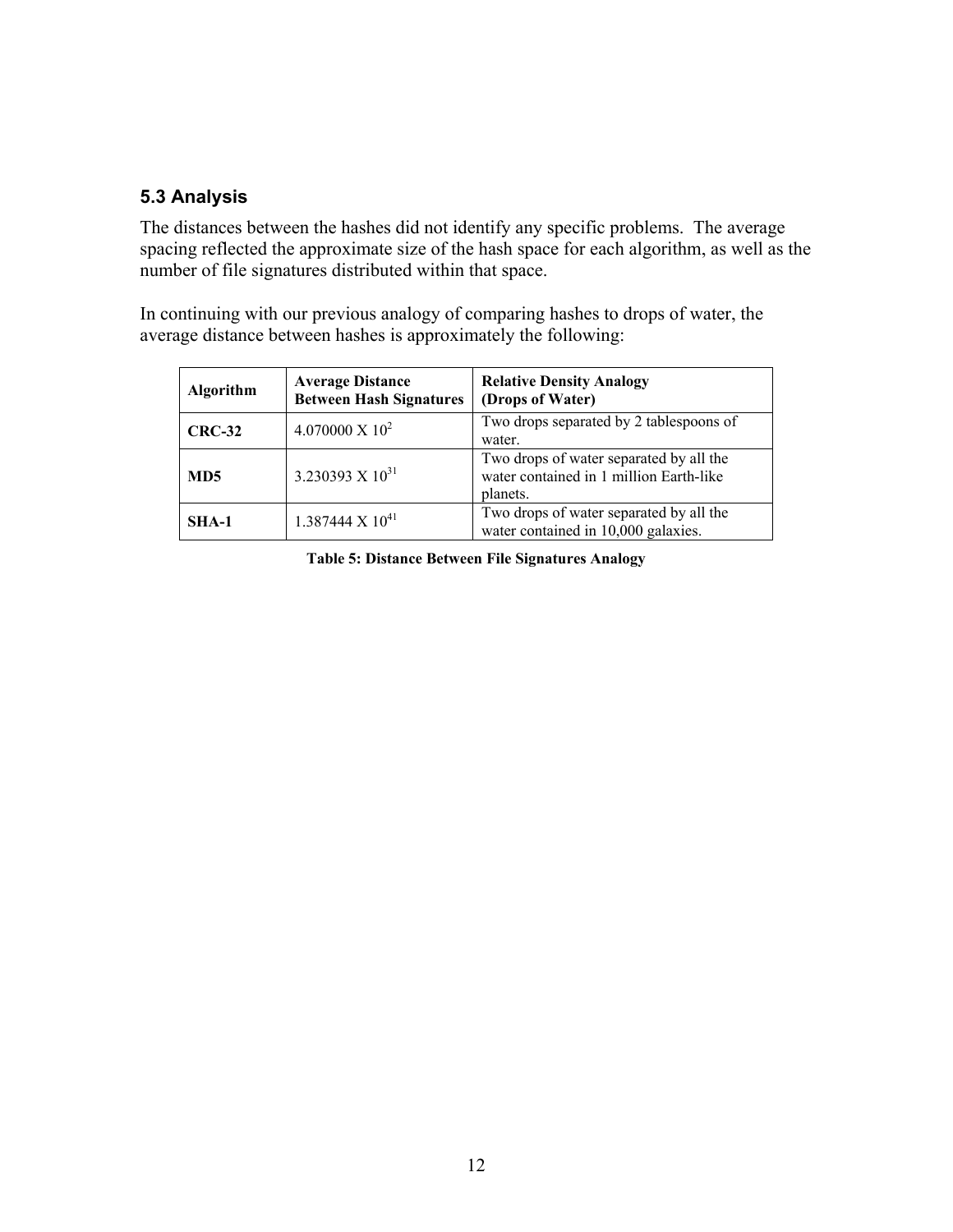## **6.0 Future Collisions—File Bias on Signature Generation**

As covered earlier, estimating the probability for collisions in a given hash algorithm depends on a fundamental assumption—that the output is random. By using a variety of statistical tests, we can identify if the NSRL file signatures uphold this assumption, or if they are biased (i.e., not randomly distributed).

## **6.1 Statistical Test Suite Overview**

The STS 1.8 was designed to run a battery of statistical tests against a stream of bits to identify the degree of randomness exhibited [25]. It was specifically developed to test the output from cryptographic random number generators. The STS uses formal statistical hypothesis testing as a framework for analyzing sequences for randomness.

# **6.1.1 Statistical Hypothesis Testing**

The file signatures within the NSRL must appear to be random. This attribute can be characterized probabilistically. This can also allow us to identify the degree of adherence we expect to see, and identify if the result falls outside our expectations. Specifically, we can examine the file signatures looking for deviations from the expected randomness.

To identify bias with file signatures we used statistical hypothesis testing [1,21]. In its simplest form, statistical hypothesis testing, in this context, identifies sequences that reject the null hypothesis. In this case, the null hypothesis is defined as 'the sequence is random,' and any result that appears to be non-random is rejected. This is accomplished by pre-selecting a significance level (the Greek symbol alpha,  $\alpha$ ) and comparing the results of a statistical test (P-value) to the significance level  $(\alpha)$ . If the P-value is less than  $\alpha$ , then the null hypothesis (H<sub>0</sub>) is rejected—evidence that the sequence is not random.

# **6.1.2 Significance Level,** α

The significance level determines the strength of a given result in rejecting the null hypothesis. If the  $\alpha$  is set at .01, then the likelihood of rejecting the null hypothesis in error is 1%. Stated in a different way, if the null hypothesis is rejected at the .01 level, then there is a 1 in 100 chance that the result could be in error. Although common  $\alpha$ values are .05 and .01, due to the critical nature of the NSRL we chose a more restrictive value of .001. This gives the likelihood or rejecting a given sequence in error due to chance at 1 in 1000.

# **6.1.3 Probability Value (P-value)**

The P-value is a means to describe the results of a given test in terms of probability. It is the likelihood that a test result would be more extreme than the observed result. For example, if the P-value from a given test is .01, there is only a 1% chance of observing a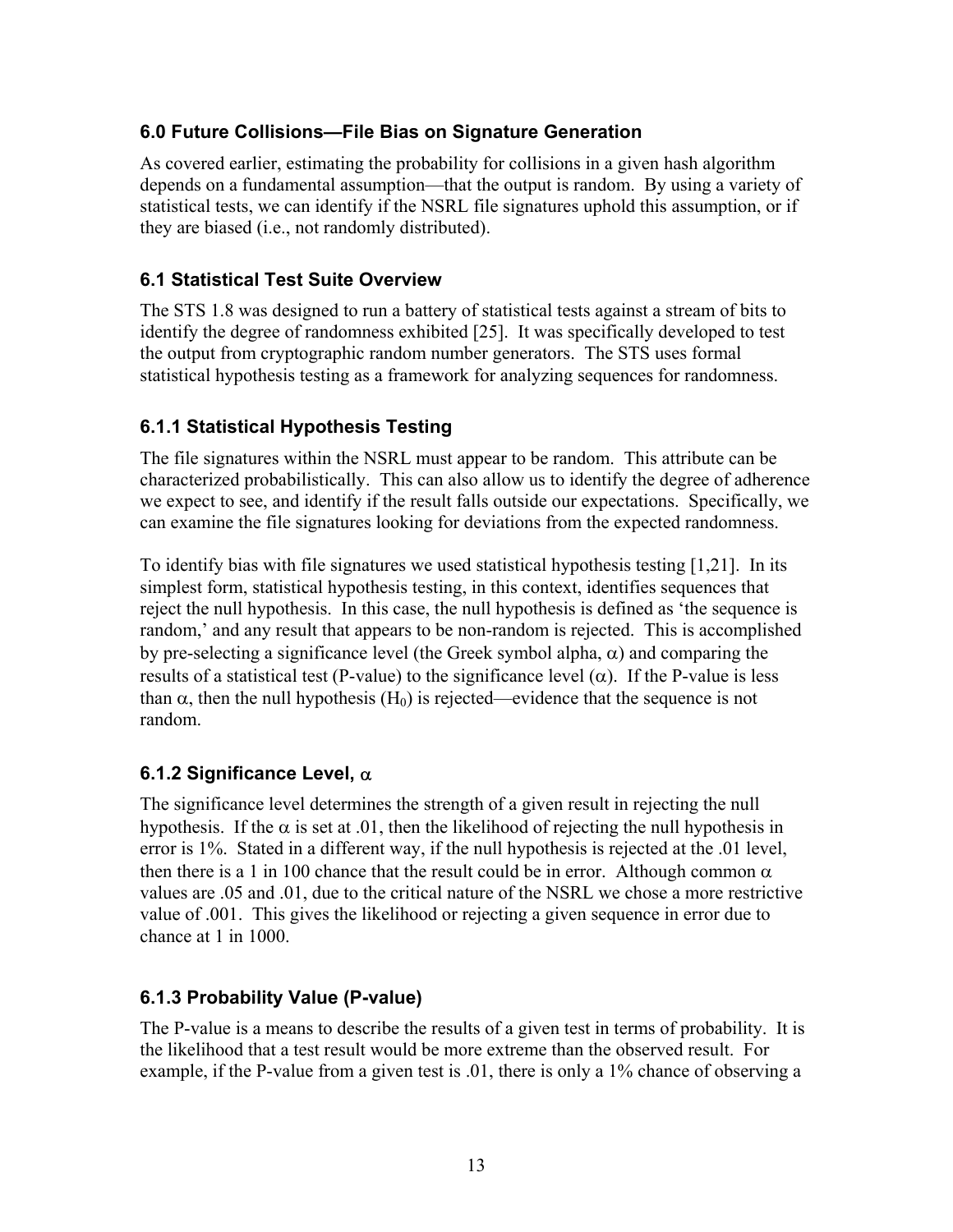result more extreme. In terms of the null hypothesis, the smaller the value, the stronger the evidence is in the data rejecting the null hypothesis.

The file signatures within the NSRL are generated from hash algorithms and should be analogous to a series of randomly generated large binary numbers. The results from any test should show results that support random behavior. However, as the deviation between the results and the expected behavior become more extreme, the likelihood that it occurred through chance becomes less likely.

# **6.1.4 STS Tests**

| <b>Test Name</b>                    | <b>Test Description and Focus</b>                                      |  |  |
|-------------------------------------|------------------------------------------------------------------------|--|--|
| Frequency (Mono-bit) Test           | The proportion of zeroes and ones for the entire sequence.             |  |  |
| Frequency within a Block Test       | The proportion of zeroes and ones within M-bit blocks.                 |  |  |
| <b>Cumulative Sums Test</b>         | The maximal excursion (from zero) of the random walk defined by        |  |  |
|                                     | the cumulative sum of adjusted $(-1, +1)$ digits in the sequence.      |  |  |
| Runs Test                           | The total number of zero and one runs in the entire sequence, where    |  |  |
|                                     | a run is an uninterrupted sequence of identical bits. A run of length  |  |  |
|                                     | k means that a run consists of exactly k identical bits and is bounded |  |  |
|                                     | before and after with a bit of the opposite value.                     |  |  |
| Longest Run of Ones in a Block Test | The longest run of ones within M-bit blocks.                           |  |  |
| Random Binary Matrix Rank Test      | The rank of disjoint sub-matrices of the entire sequence.              |  |  |
| Discrete Fourier Transform          | The peak heights in the discrete Fast Fourier Transform.               |  |  |
| (Spectral) Test                     |                                                                        |  |  |
| Overlapping (Periodic) Template     | The number of pre-defined target substrings.                           |  |  |
| <b>Matching Test</b>                |                                                                        |  |  |
| Maurer's Universal Statistical Test | The number of bits between matching patterns.                          |  |  |
| Approximate Entropy (Apen) Test     | The frequency of each and every overlapping m-bit pattern.             |  |  |
| <b>Serial Test</b>                  | The frequency of each and every overlapping m-bit pattern across       |  |  |
|                                     | the entire sequence.                                                   |  |  |
| <b>Linear Complexity Test</b>       | The length of a generating feedback register.                          |  |  |
| <b>Random Excursions Test</b>       | The number of cycles having exactly K visits in a cumulative sum       |  |  |
|                                     | random walk. The cumulative sum random walk is found if partial        |  |  |
|                                     | sums of the $(0,1)$ sequence are adjusted to $(-1, +1)$ . A random     |  |  |
|                                     | excursion of a random walk consists of a sequence of n steps of unit   |  |  |
|                                     | length taken at random that begin at and return to the origin.         |  |  |

The following tests from the STS 1.8 were used [25]:

**Table 6: STS Tests Performed against NSRL File Signatures** 

## **6.1.5 Methodology (STS)**

In order to use the STS to analyze the NSRL file signatures, the following process was followed.

First, the file signatures for a given algorithm (SHA-1, MD5, CRC-32) were extracted from the NSRL. This data was not sorted, and was converted from the native hexadecimal format of the NSRL file signatures into a binary representation of the data.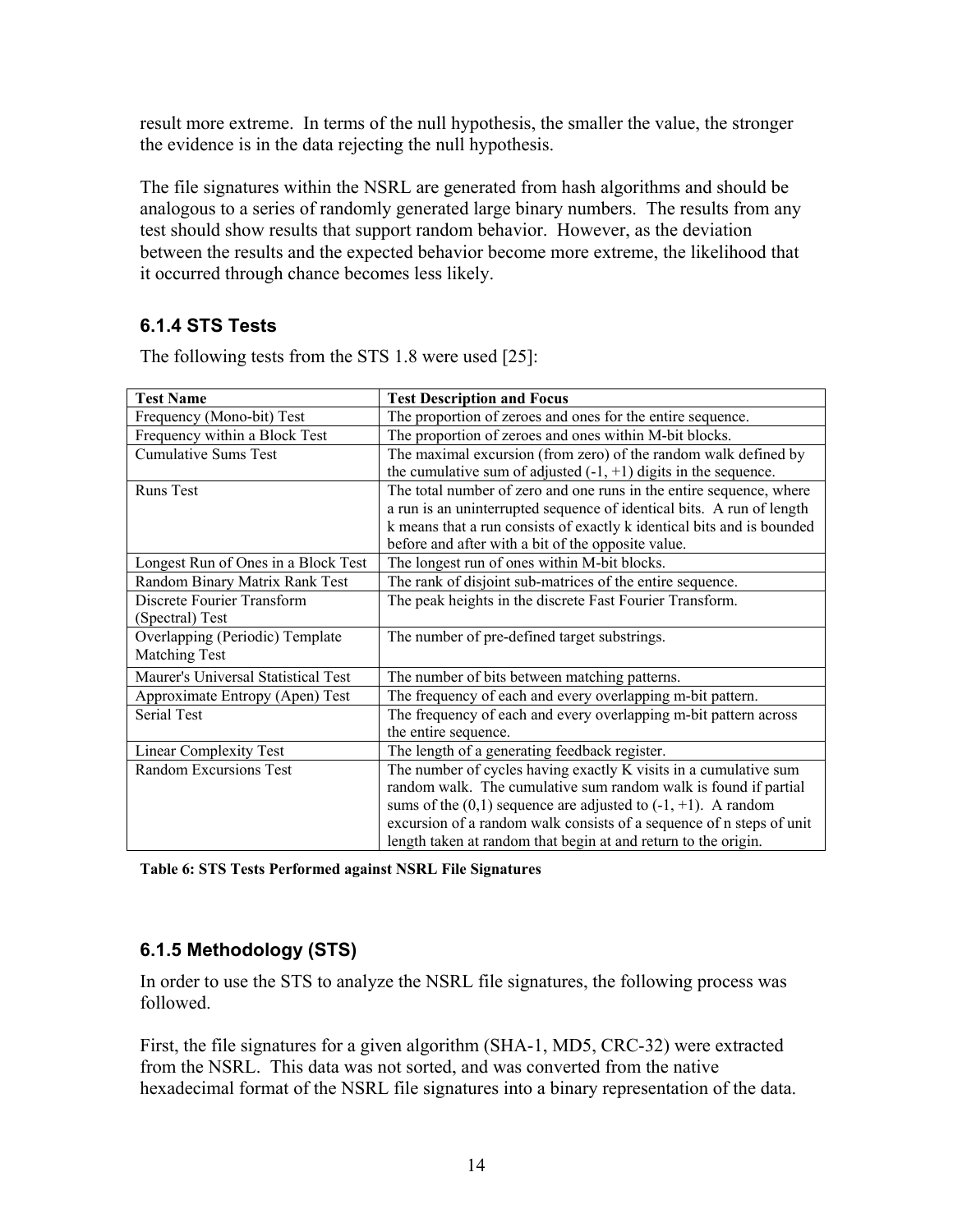All binary file signatures were concatenated together creating a stream of file signatures. For NSRL 2.9, this represented 10,533,771 file signatures and created stream lengths of approximately 330 MB for CRC-32, 1.3GB for MD5 signatures, and 1.6MB for SHA-1 file signatures.

Second, the STS software was configured to run specific tests, with all relevant parameters selected. For the block frequency test, the size of the blocks aligned with the size of the file signature being examined. The CRC-32 data was tested using a block size of 32, the MD5 had a block size of 128, and the SHA-1 of 160. Additionally, if there was any other data stream manipulation (like subdividing the bit stream), it was configured to align with the appropriate algorithm block size. The number of bit streams generated was 1000 and the significance level was set at .001. The length of the bit stream varied depending on the algorithm tested.<sup>14</sup>

Third, the tests were run on the appropriate NSRL bit streams, and the results were captured and analyzed. Summary results are included within this document. Detailed results are posted at the NSRL website, including test configuration, and specific parameters for each test.<sup>15</sup>

 $\overline{a}$ 

<sup>&</sup>lt;sup>14</sup> Each SHA-1 bit stream contained 1,685,280 bits, and each MD5 bit stream contained 1,348,224 bits.

<sup>&</sup>lt;sup>15</sup> http://www.nsrl.nist.gov/STS/NSRL2\_9.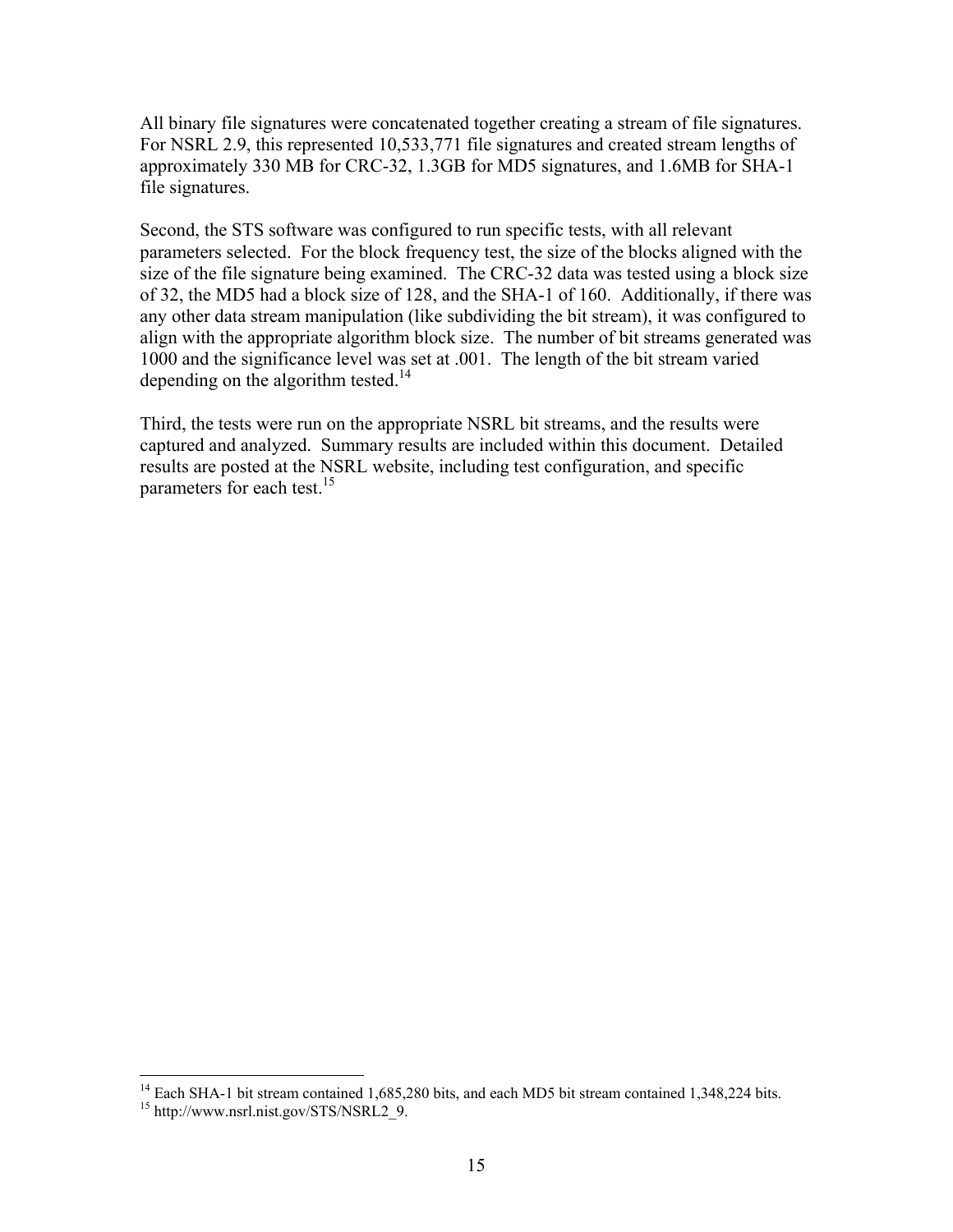### **6.2 Results Summary**

 $\overline{a}$ 

The statistical tests indicated that the two cryptographic algorithms (MD5, SHA-1) performed as expected and did not identify any specific bias due to hashed files. The CRC-32 algorithm exhibited non-random behavior.

| Statistical Test <sup>16</sup>             | SHA-1 | MD <sub>5</sub> | <b>CRC-32</b> |
|--------------------------------------------|-------|-----------------|---------------|
| Frequency (Mono-bit) Test                  | Pass  | Pass            | Pass          |
| Frequency with a Block Test                | Pass  | Pass            | Fail          |
| Cumulative-Sums Tests {1,2}                | Pass  | Pass            | Pass          |
| <b>Runs Test</b>                           | Pass  | Pass            | Pass          |
| Longest Run of Ones in a Block Test        | Pass  | Pass            | Fail          |
| Random Binary Matrix Rank Test             | Pass  | Pass            | Pass          |
| Discrete Fourier Transform (Spectral)      |       |                 |               |
| Test                                       | Pass  | Pass            | Pass          |
| Overlapping (Periodic) Template            |       |                 |               |
| <b>Matching Test</b>                       | Pass  | Pass            | Pass          |
| <b>Maurer's Universal Statistical Test</b> | Pass  | Pass            | Pass          |
| Approximate Entropy (Apen) Test            | Pass  | Pass            | Fail          |
| Serial Test {1,2}                          | Pass  | Pass            | Fail          |
| <b>Linear Complexity Test</b>              | Pass  | Pass            | Pass          |
| Random Excursions Tests {1-8}              | Pass  | Pass            | Pass          |

**Table 7: Summary of Statistical Tests** 

The summary of the tests ran for each set of file signatures (SHA-1, MD5, and CRC-32) follows. To provide a better comparison between the resulting P-values, we used a log scale and identified the region where the null hypothesis is rejected (i.e., fails a specific test).

<sup>&</sup>lt;sup>16</sup> Tests that have multiple versions or variants will have the test number beside the test (e.g., Serial  $\{1,2\}$ ). If any of the tests fail, it is marked as "Fail" in the results summary table. In the following section, each test and variant will be shown in the graphs.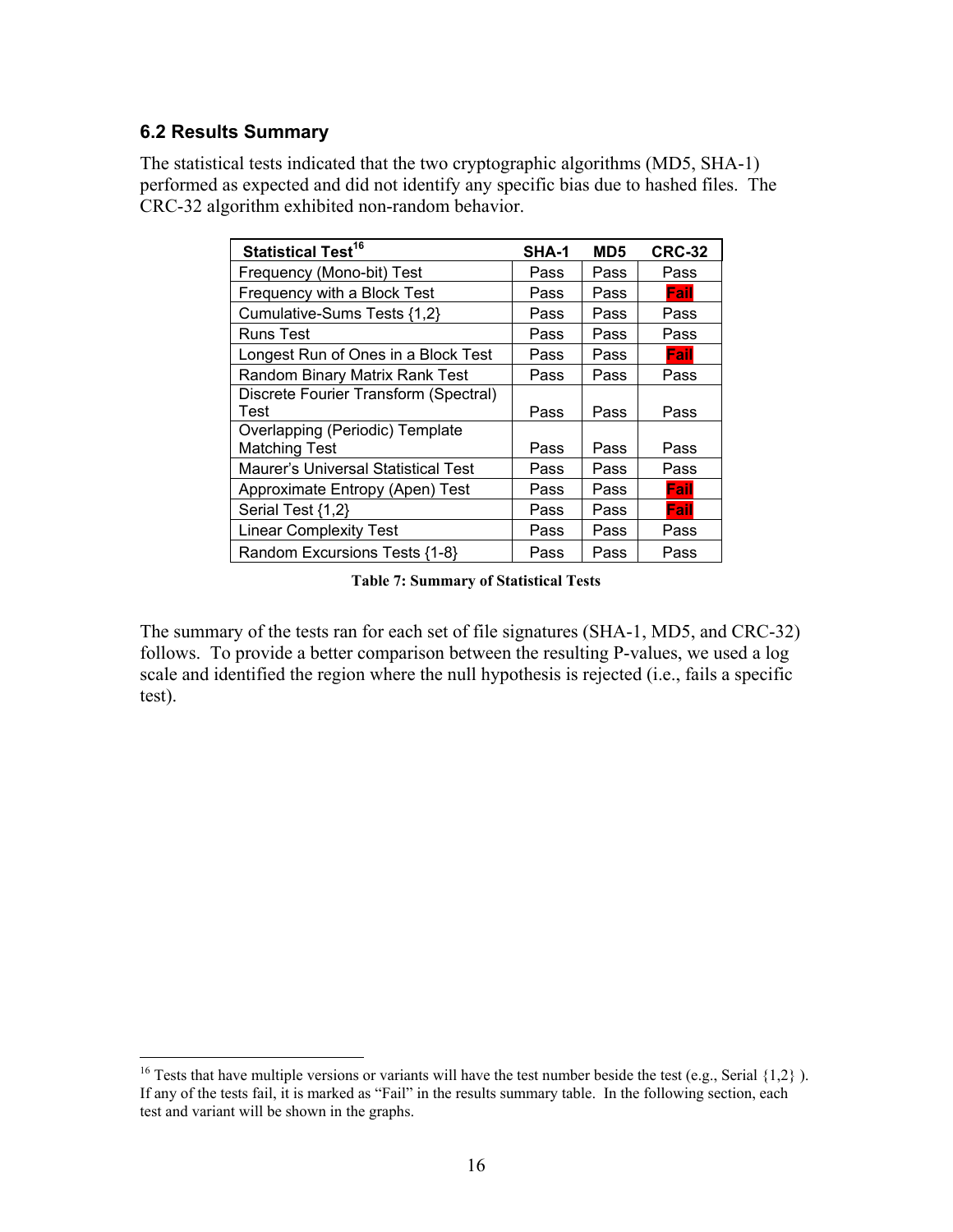

#### **6.2.1 Results: SHA-1 File Signatures**

• None of the SHA-1 tests failed with a significance level of .001.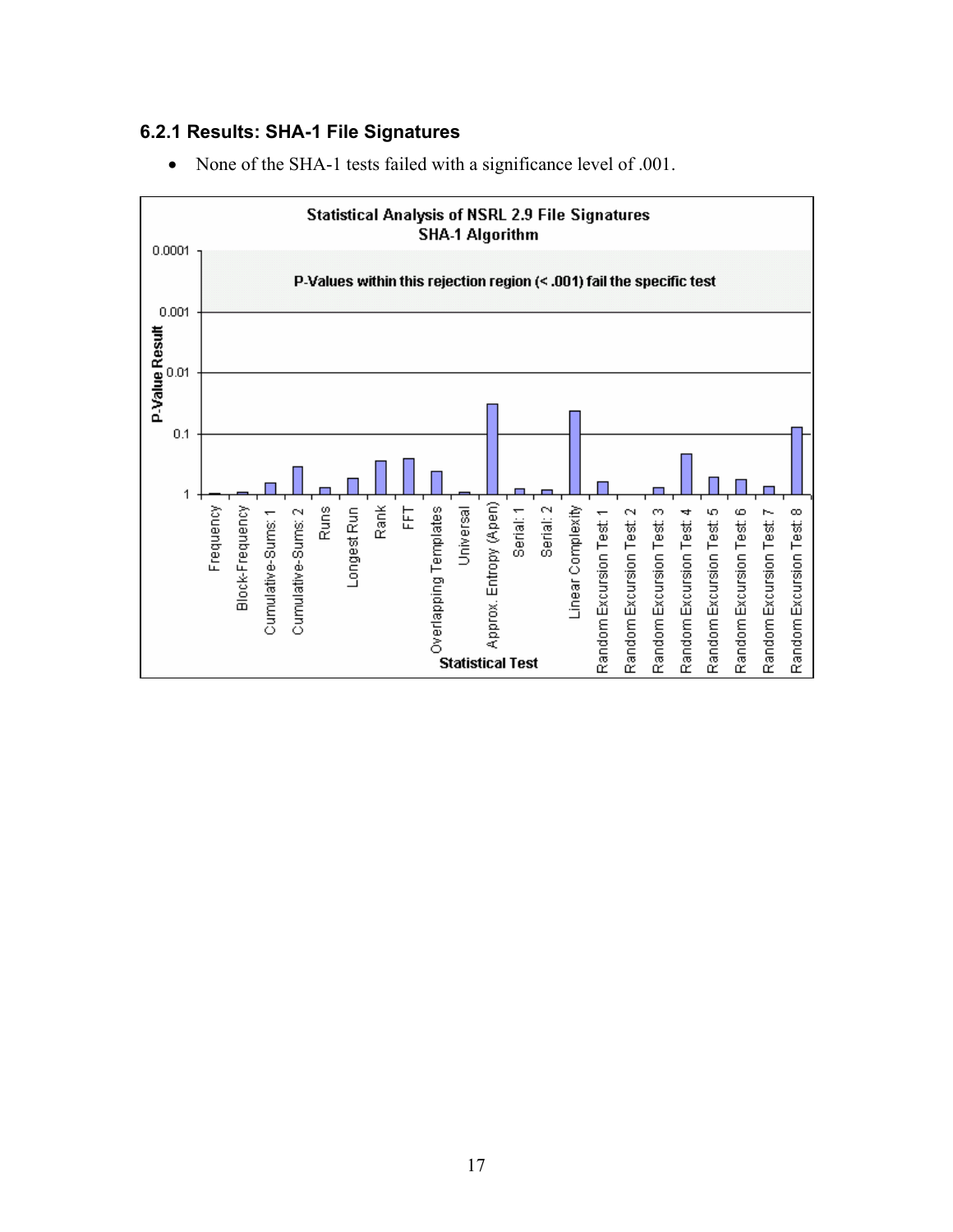# **6.2.2 Results: MD5 File Signatures**

• None of the MD5 tests failed with a significance level of .001.

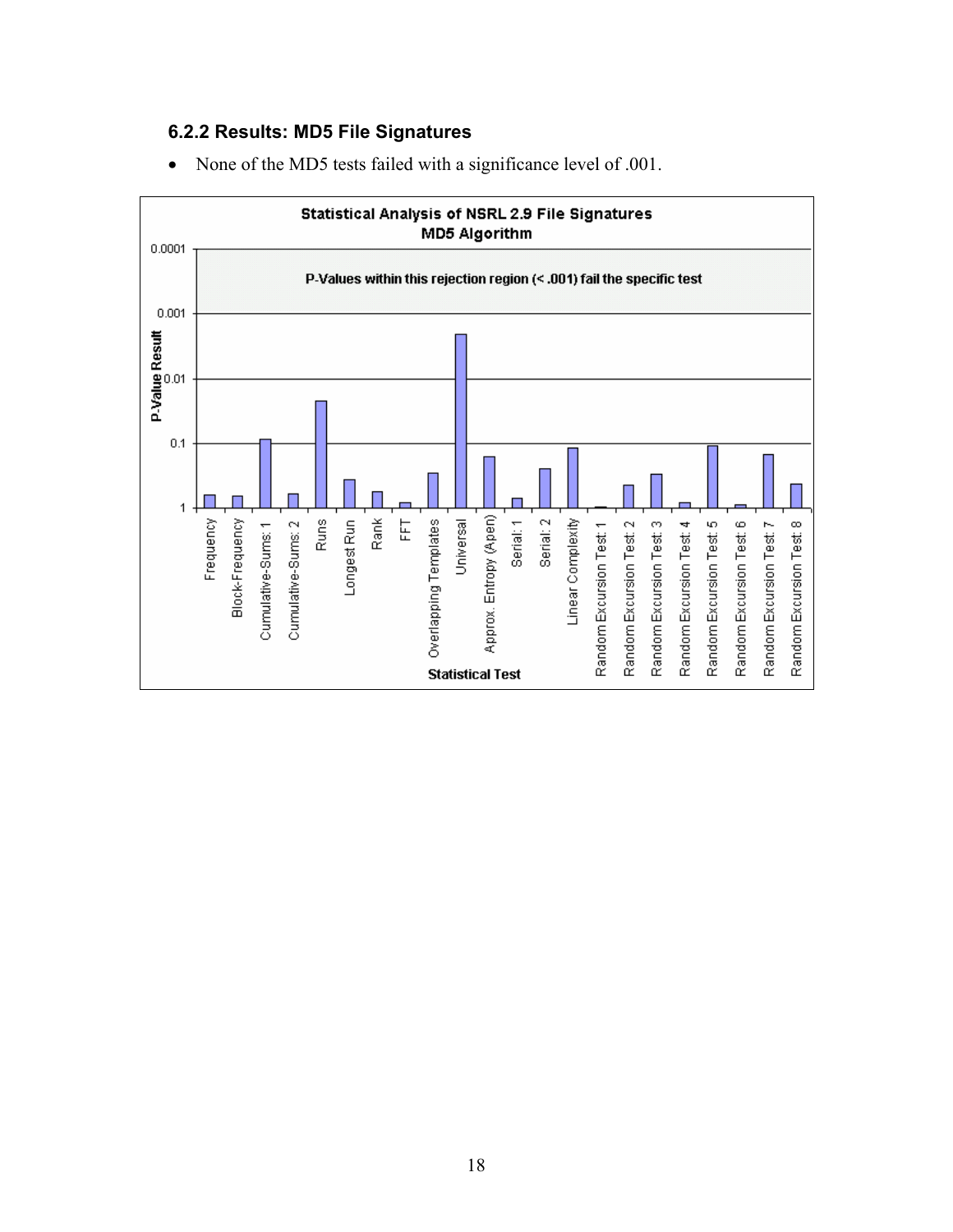## **6.2.3 Results: CRC-32 File Signatures**

• Five of the CRC-32 test failed with a significance level of .001.

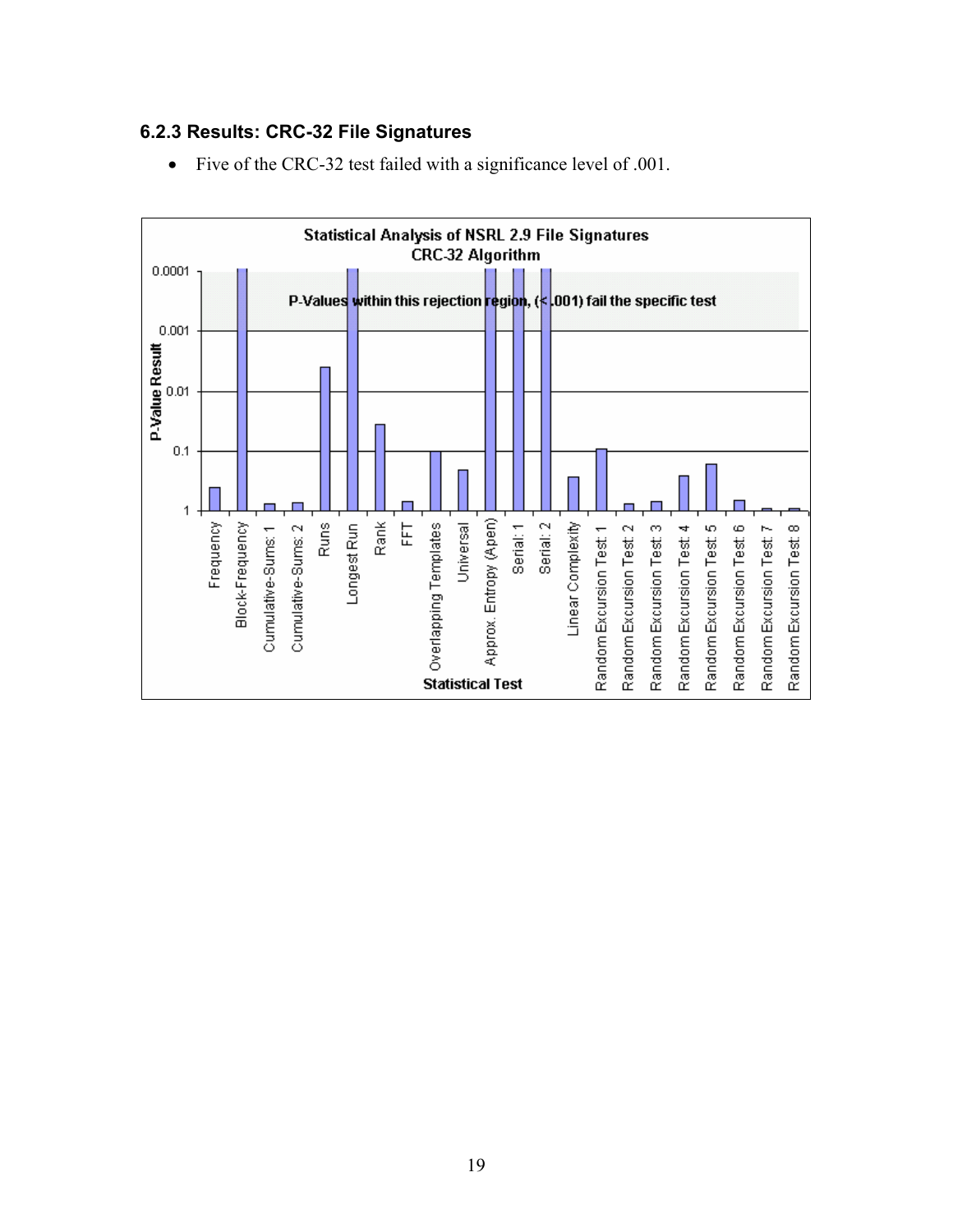### **7.0 Results: Future Collisions—Detecting File Bias through Data Visualization**

Some researchers and analysts have a well developed ability to detect patterns in data that is presented visually. Each set of file signatures was transformed into a condensed 3-D representation and then graphed for analysis. It is important to note that this is not a mathematically rigorous approach. However, graphical representation should be considered as a method for data exploration, looking for explicit patterns, groupings, or clear skewing of the data.

# **7.1 Methodology**

We processed each set of file signatures using the following four steps. First, the individual hashes were extracted from the NSRL. In contrast to the STS tests, the order of the data was not relevant, and so no data transformation was needed.

Second, each file signature was broken into three parts (at the binary level), an X, Y, and Z component. The size of each component depended on the algorithm used. For example, with the CRC-32 algorithm, the first 10 bits were considered the X component, while the X component for the SHA-1 algorithm consisted of the first 52 bits.

| <b>Algorithm</b> | $X$ (Bits) | Y (Bits) | $Z$ (Bits) |
|------------------|------------|----------|------------|
| $SHA-1$          | $0 - 52$   | 53-106   | 107-160    |
| MD5              | $0 - 42$   | 43-85    | 86-128     |
| <b>CRC-32</b>    | $0 - 10$   | 11-21    | $22 - 31$  |

**Table 8: SHA-1, MD5, CRC-32, X, Y, Z Components** 

Third, the Z component was averaged so that the density of the data could be analyzed. If the file signatures were graphed directly  $(x,y,z)$ , the result is simply a mass of 10 million points—very difficult to draw any conclusions from. The averaging was done by gridding the data and averaging all Z values within that grid.

Fourth, each file signature was then graphed. The X and Y components were used directly, and the Z average was plotted. The density of the data is shaded to highlight differences between areas of data. Additionally, contour lines were projected onto the floor of the graph to further assist in identifying data patterns.

Essentially, we ended up with a graph that maps out each algorithm, displaying where values cluster, and where there are similar patterns in density.

Key points to look for in the graphs.

- Specific groupings of data,
- Consistent and systematic data bias, and
- Any clearly distinguishable patterns.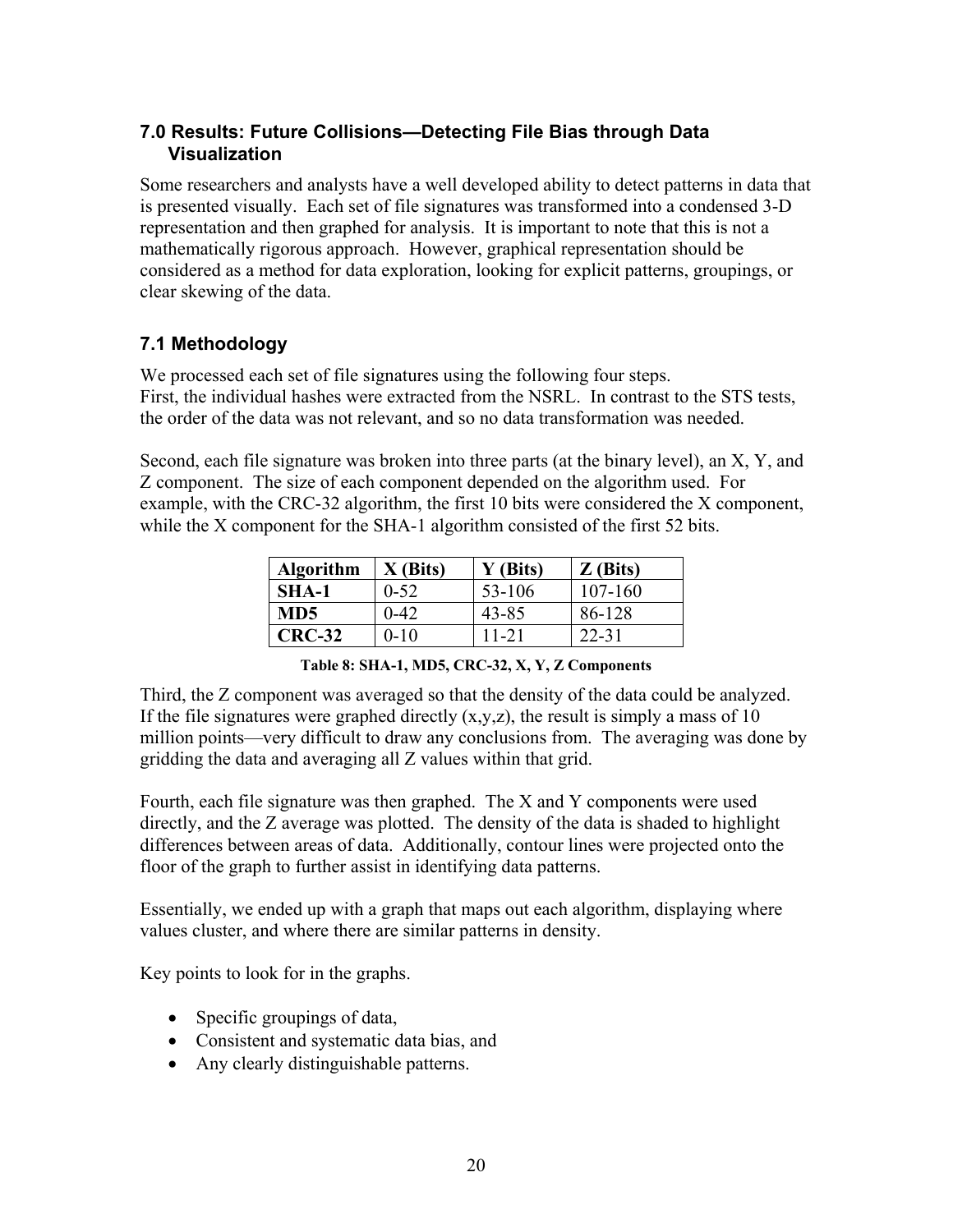## **7.2 Analysis Summary**

The graphical display of the NSRL data demonstrated some correlation with the other analyses techniques.

The MD5 and SHA-1 algorithms do not present any clear or systematic patterns that can be identified using this method.

The CRC-32 data also displays a relatively even distribution across the majority of the data. However, there are some distinctive peaks at the corners of the graph. Because this pattern is so clear and pronounced, visually it suggests there is some systematic bias in the CRC-32 file hashes.



# **7.2.1 Distribution: Visual Analysis of SHA-1**

**Figure 1: SHA-1 Binary Z-Axis Average & Contour**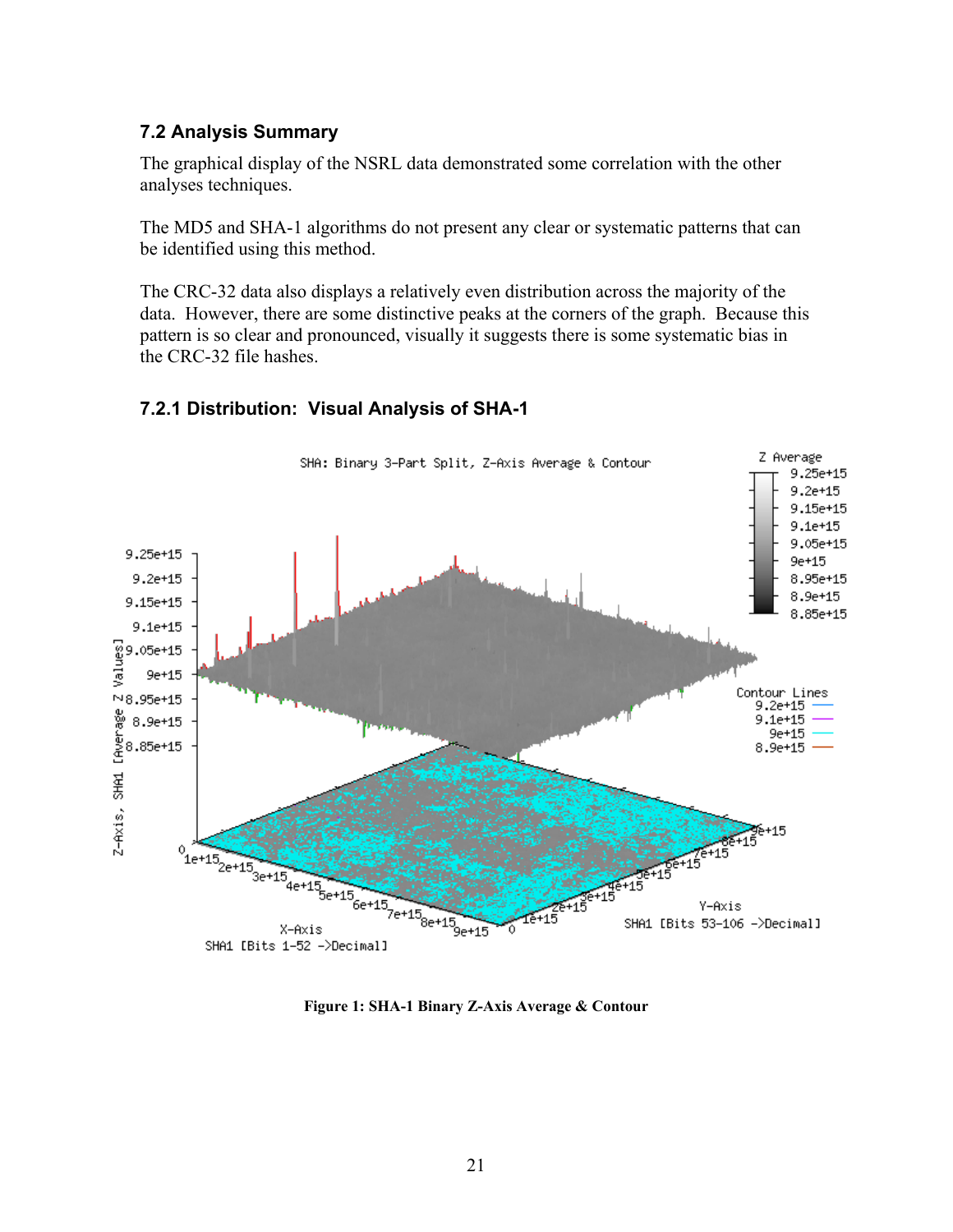

#### **7.2.2 Distribution: Visual Analysis of MD5**

**Figure 2: MD5 Binary Z-Axis & Contour**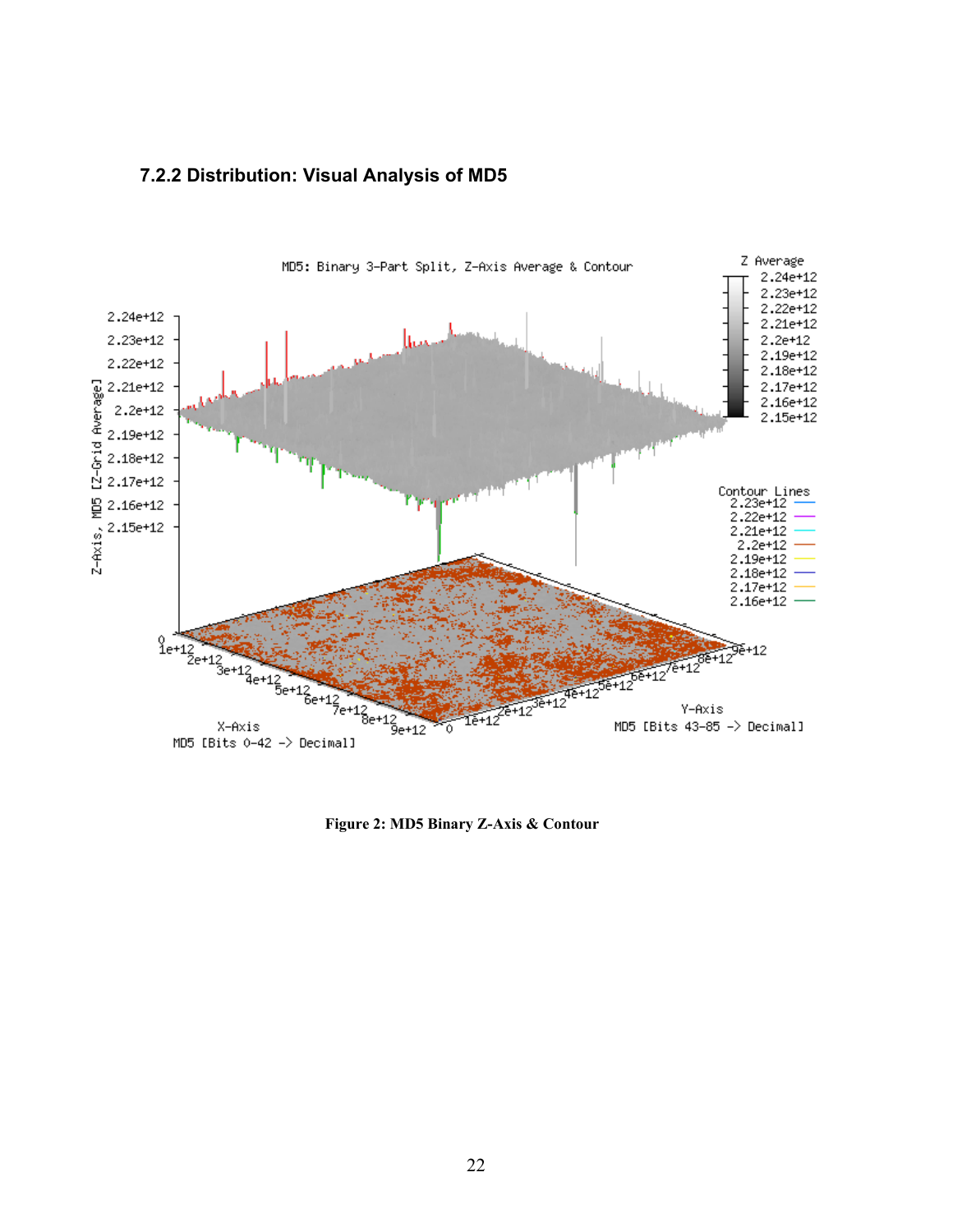

# **7.2.3 Distribution: Visual Analysis of CRC-32**

CRC32: Binary 3-Part Split, Z-Axis Average & Contour

**Figure 3: CRC-32 Binary Z-Axis Average & Contour**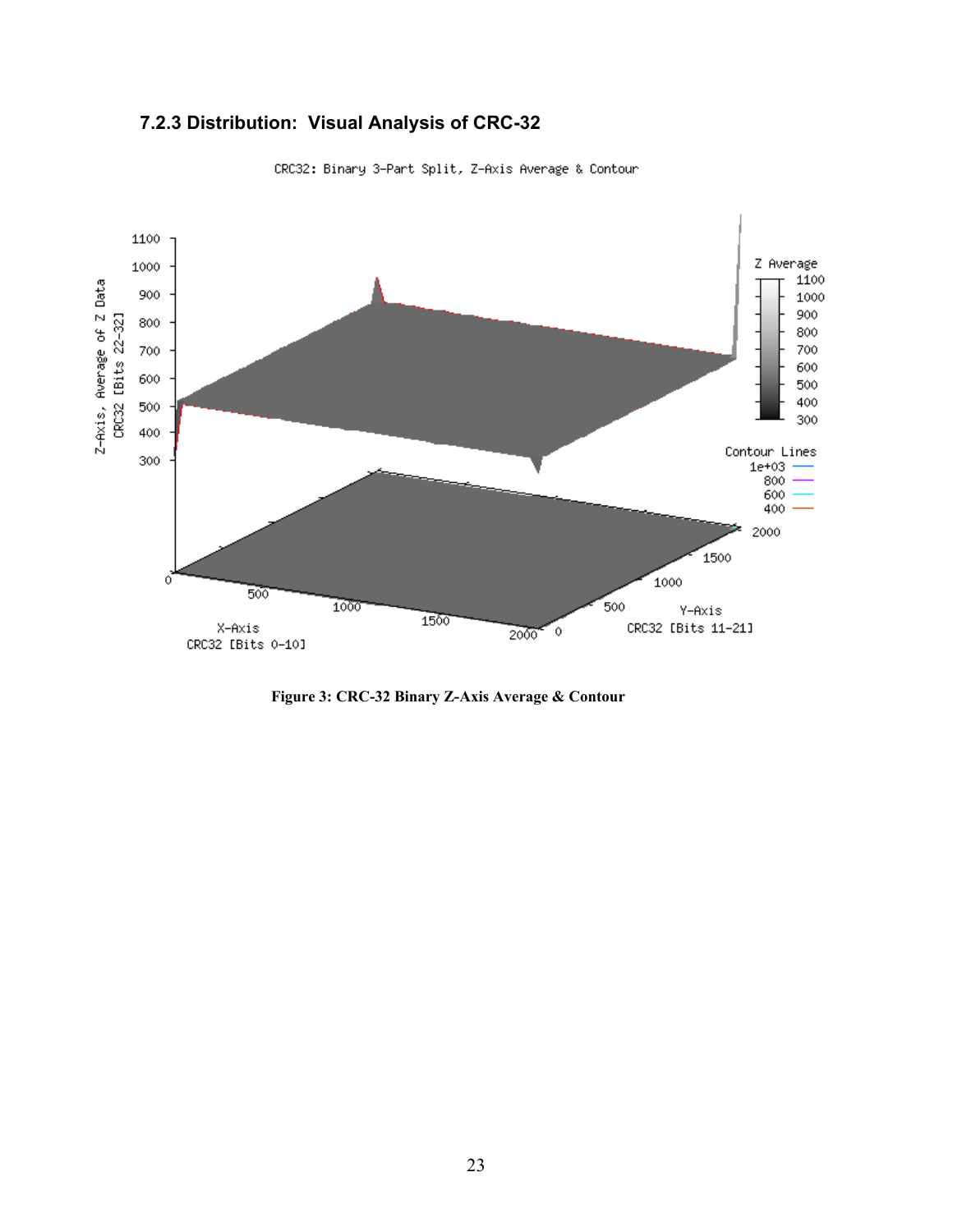#### **8.0 Implications of MD5 and SHA-1 Attacks on Forensic Use of Hashes for File Identification**

It has been reported in the scientific press that several of the commonly used one-way hashing functions have been broken. Research presented by Wang [31], Biham and Chen [2], Joux [9] at Crypto 2004 prompted well known cryptologist, Bruce Schneier, to publish an opinion piece in *Computer World* titled, "Cryptanalysis of MD5 and SHA: Time for a New Standard." [26] More recently, in early 2005, Schneier stated on his web log, "SHA-1 has been broken." [28] The MD5 and the SHA-1 are the primary algorithms used by the NSRL. While this research is significant, it does not affect the use of hashes within the NSRL. To clarify our position, the research must be examined in the context of how the NSRL is used.

The NSRL uses hashes to identify known files. However, hashes are used for a variety of other purposes as well.

- Digital signatures,
- Random number generation,
- Cryptographic key update and derivation, and
- Integrity protection.

1

Two fundamental properties that cryptographic hash algorithms rely on are collision resistance and being a one-way function (i.e., being pre-image resistant). The first, being collision resistant, means that two different messages should not hash to the same value. Normally, the efficacy of a hash is measured by the number of possible combinations that need to be tried before a collision occurs (i.e., brute force collision generation).

The second property that good hash algorithms have is that they are pre-image resistant, i.e., it is computationally infeasible for a message to be constructed that matches a given hash. Additionally, this is extended even further by requiring that the algorithm should be second pre-image resistant, i.e., infeasible to construct a second file that generates the identical hash signature as the original file.

MD5, the older of the two hash functions provided by the NSRL, is susceptible to collision attacks. MD5 was "almost broken" in 1995 [5] and a full collision attack was found in 2004 [30]. By 1996, computer security experts were warning the community not to use MD5 for applications that required collision resistance [6]. Furthermore, work by Vlastimil Klima [12] has shown that the MD5 vulnerabilities can be exploited by creating collisions within hours and specialized attacks to create collisions in minutes [11]. Daum and Lucks demonstrate how to use collisions to create two documents with the same MD5 fingerprint that appear to have completely different content<sup>17</sup> [4].

 $17$  They use the MD5 collision technique to generate two blocks of data that collide (i.e., the blocks are different, but don't affect the MD5 calculation). They then create a multi-part document that is sensitive to the collisions and use it to display different parts of the document. If colliding block #1 is present, then the first part of the document is displayed; if colliding block #2 is present, the second part of the document is shown.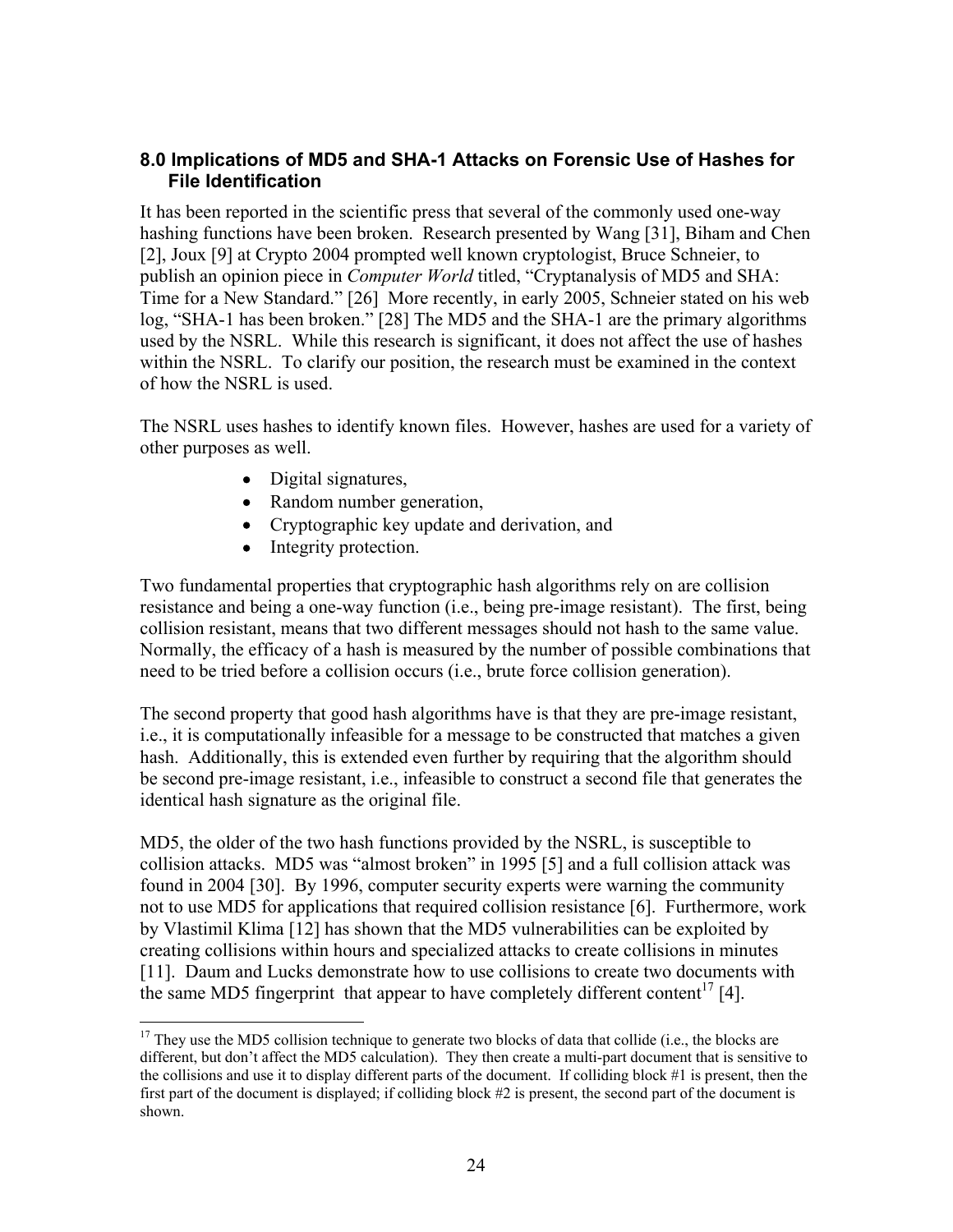As of April 2005, there are no known collisions in the SHA-1 algorithm. However, researchers have identified methods to attack the SHA-1 with far less effort than was originally expected [10,30]. Simpler versions of the SHA have been successfully attacked [2,9].

These attacks and demonstrated collision weaknesses of hash algorithms are significant for cryptographic applications. However, on closer examination of the specific attacks, they do not affect the use of the NSRL within forensic applications.

Currently, there are no known pre-image or second pre-image attacks on the MD5 or SHA-1.

However, since this research does represent potential attacks, it is important to put them in the context of how the NSRL is used and where collision attacks might be relevant. Essentially, the NSRL is used in two ways. First, and most common, the NSRL is used to filter out known files. This allows an investigator to examine a hard drive and remove a large number of benign files that belong to the OS, applications, and common components. Second, the NSRL can be used to identify if applications relevant to an investigation are installed on a given hard drive.

In the first case, known files are filtered from an examination. If an adversary were able to change contraband materials to match hashes within the NSRL, such materials could incorrectly be excluded from an examination. However, this would mean that for each file to be modified for this purpose, it would have to be changed in such a way to match a given hash signature within the NSRL. This would constitute a second pre-image attack (as a file would need to be modified to create a specific signature). Second pre-image attacks have not yet been shown to be feasible in MD5 or SHA-1.

The second common usage for the NSRL is to identify specific files, applications, or software that are relevant to an investigation. A common example of this would be in piracy cases, where investigators may be looking for installed versions of unlicensed software. For this use, if there are no hash signatures within the NSRL that match a particular file, the files are not identified. To defeat the NSRL in this case does not require any specialized mathematics or techniques—simply add a single byte to each file[7].

Overall, collision attacks will not affect file identification using the NSRL. In order to use a collision for misidentification, an attacker must get the hash of the "malicious" file into the NSRL. This would need to happen by either supplying the "malicious" file to the NSRL to be hashed or to get the hash directly inserted into the NSRL. The NSRL does not accept donated hashes. All of the hashes produced at NIST are from software traceable to the software manufacturer or distributors. The NSRL is itself hashed and the correct hashes are posted on the NIST website. This enables anyone to verify that their version of the NSRL is the correct version – even if this version was made by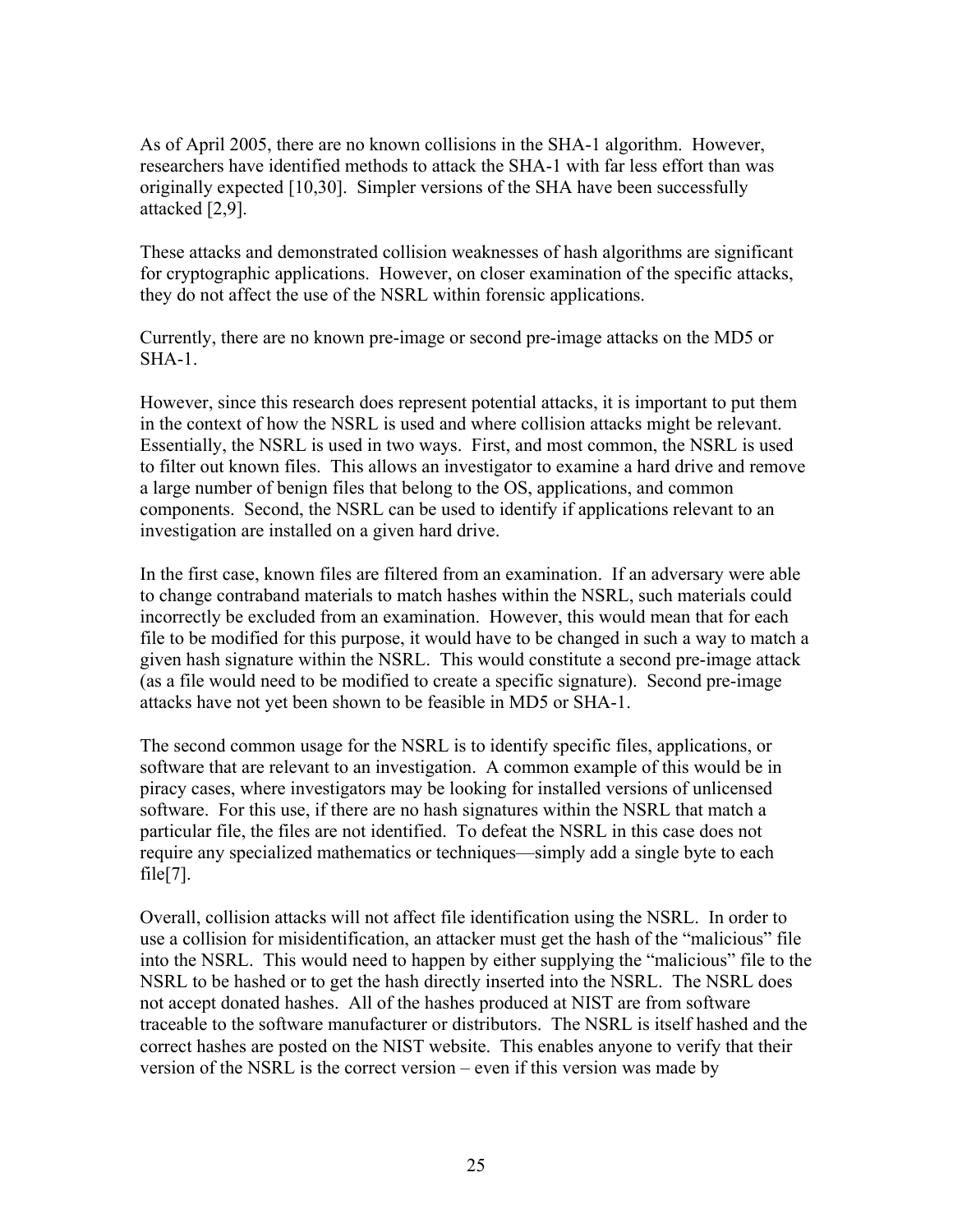downloading a website or copied from another sources. (The NSRL can be freely copied and re-distributed.)

Although attacks on the various algorithms used with the NSRL are significant for cryptographic applications, in reality they have little impact on how the NSRL is used within the forensics community. If there is a point in time where a given algorithm is deemed unacceptable within the NSRL context, multiple hash algorithms are already included within the NSRL, and NIST has processes in place to easily add additional algorithms as they are needed.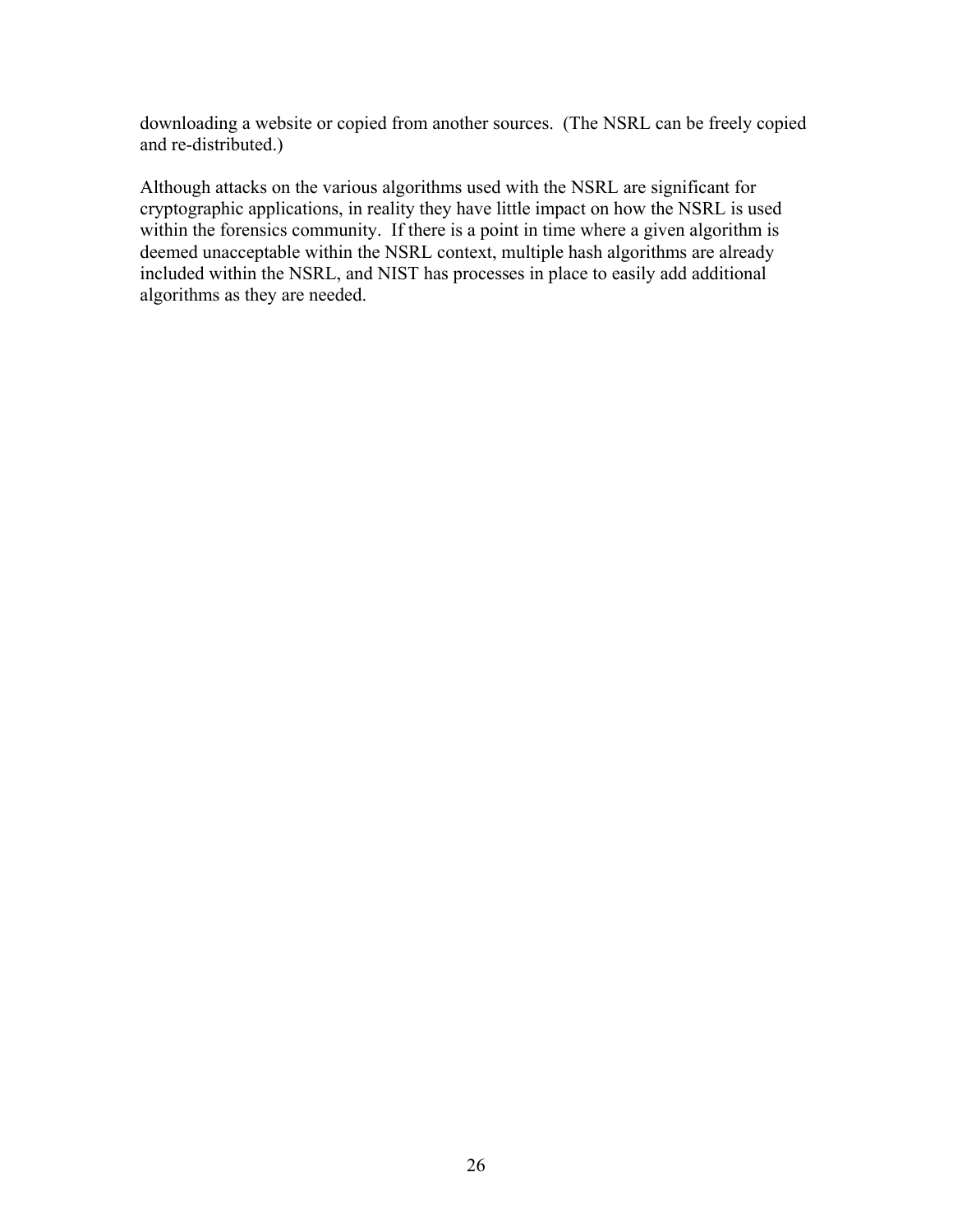# **9.0 Conclusions**

The NSRL was created to assist law enforcement in filtering the vast number of files they have to process during a case. It helps them with identifying and screening files that are known, such as applications that are part of a given operating system, files related to a given application, or files that are commonly used in a variety of hacking tools.

Using cryptographic hash algorithms such as the MD5 and the SHA-1, the hash signatures are shown to be statistically random. There were no collisions identified within the NSRL for those algorithms, and no significant bias in the hash signatures in either data randomness or data distribution.

The specific results from our study were as follows:

#### **Collision Tests**

- For NSRL version 2.9, the MD5 and SHA-1 file signatures did not have any collisions and the average distance between the file signatures matched the expected results.
- For NSRL version 2.9, the CRC-32 file signatures had multiple collisions.<sup>18</sup>

#### **Randomness Tests**

- For the NSRL version 2.9, the MD5 and SHA-1 hash signatures did not show any deviation from randomness in the any of the 13 statistical tests performed on the data.
- For the NSRL version 2.9, the CRC-32 file signatures failed in several of the tests, indicating that its output is not always random.

#### **Data Visualization**

1

- The visual analysis of the MD5 and SHA-1 file signatures did not identify any systematic patterns or bias of the data.
- The visual analysis of the CRC-32 file signatures suggested systematic bias in the signatures that correlated with the results of other analysis techniques.

#### **Implications of Recent MD5 and SHA-1 Attacks on the NSRL**

Lastly, our research on the recent attacks on the MD5 and SHA-1 algorithms suggests that these current collision attacks do not affect the NSRL for two reasons.

 $18$  It is important to keep in mind that the CRC-32 is not a cryptographic hash function, and collisions were expected for this algorithm.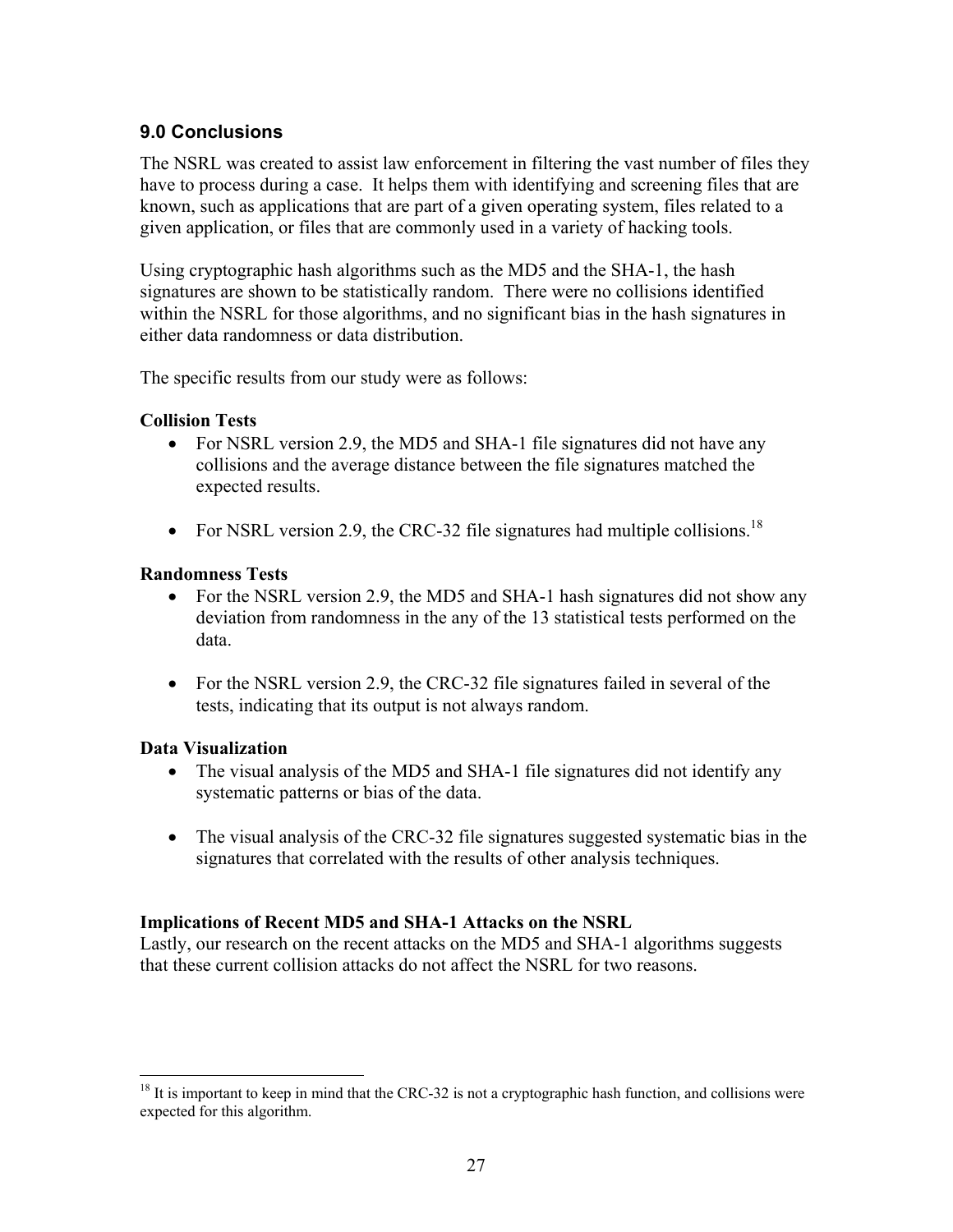- First, none of the attacks are pre-image attacks. In a pre-image attack, an attacker must manufacture a file with a previously known hash. All of the current attacks are only able to produce two files with the same hash, but it is a random hash.
- Second, the NSRL provides traceability, as it comes from a known and trusted source. All of the hashes within the NSRL have been generated by us, directly from vendor's media—we do not accept file signatures or hashes produced by third-parties. An attacker has no opportunity to insert a modified file signature within the NSRL.

Overall, the MD5 and SHA-1 algorithms used to generate the hash signatures clearly support their use within the forensic community for the identification of known content. While the work of Wang and others reduces the usefulness of the MD5 and SHA-1 for cryptographic applications such as digital signatures, at the current time there is no significant impact on forensic applications of file identification for inclusion or exclusion from an investigation.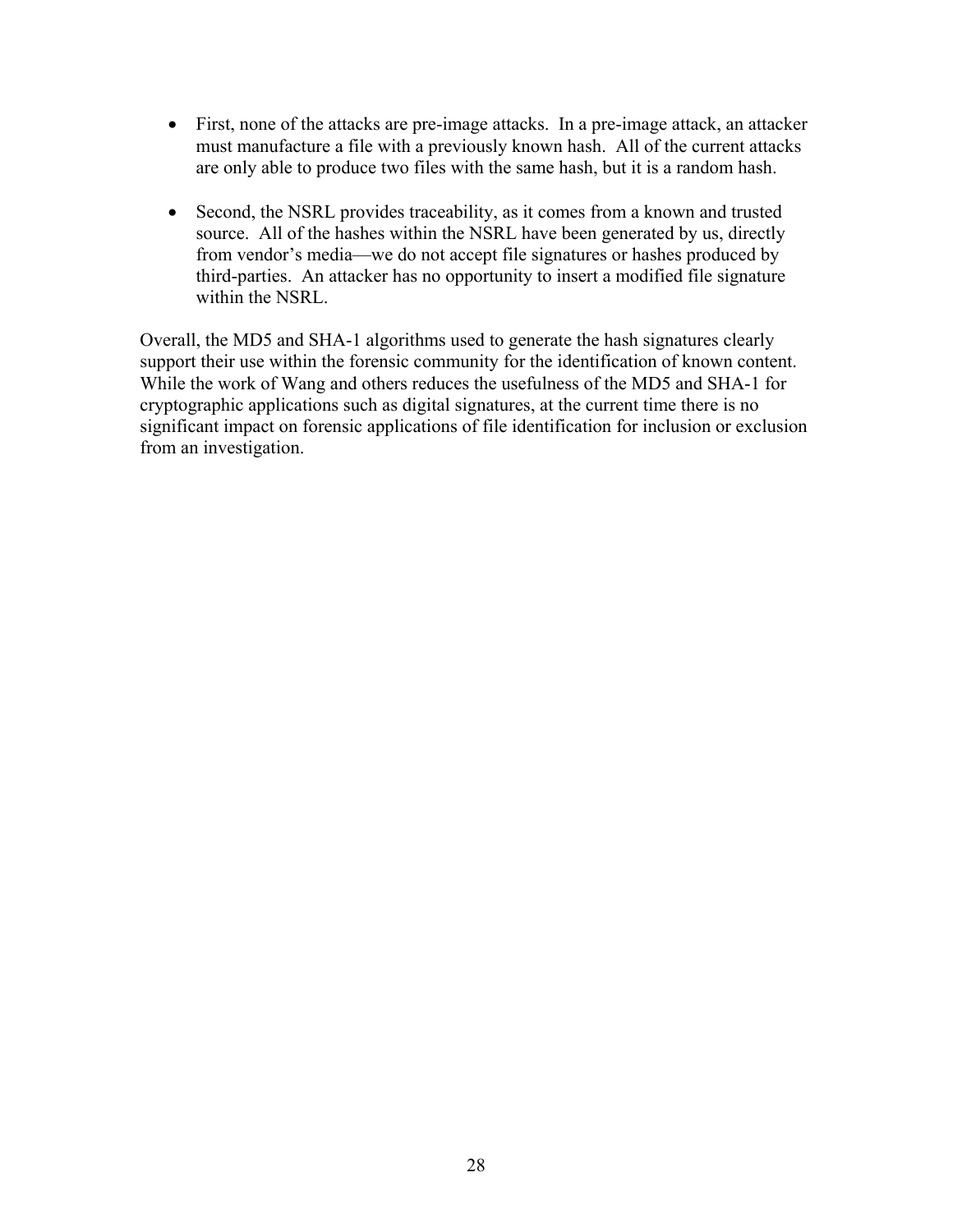# **10.0 Acknowledgments**

I am grateful for suggestions, comments, assistance, and contributions from the following: J. Lyle, D. White, B. Livelsberger, K. Rider, S. Ghosh, S. Nottham, J. Sheng, W. Ashley, B. Guttman, J. Soto, L. Gallagher, S. Leigh, and J. Kelsey.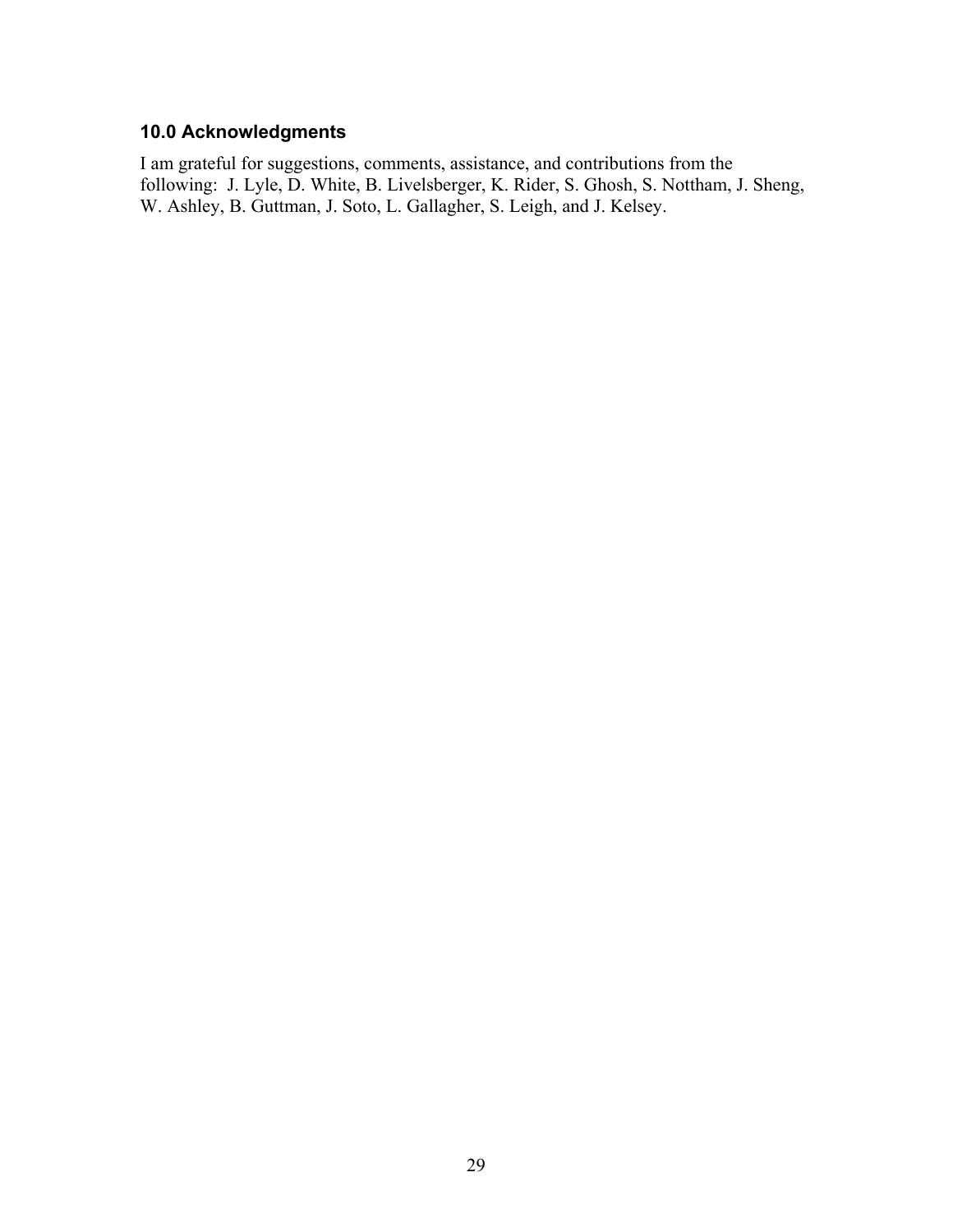#### **11.0 References**

- [1] I. Bass, Hypotheses Testing, URL:http://www.sixsigmafirst.com/hyptest.htm , (2003) [Last Accessed: August 2005].
- [2] E. Biham and R. Chen, Near-Collisions of SHA, Advances in Cryptology-- Crypto'04 Vol.3152, Springer-Verlag (2004)
- [3] T. Boland and G. Fisher, Selection of Hashing Algorithms, URL:http://www.nsrl.nist.gov/Technical\_papers.htm , (June 2000) [Last Accessed: January 2005].
- [4] M. Daum and S. Lucks, Attacking Hash Functions by Poisoned Messages: The Story of Alice and Her Boss, URL:http://www.cits.rub.de/MD5Collisions/ , (November 2005) [Last Accessed: August 2005].
- [5] H. Dobbertin, Cryptanalysis of MD5 compress, URL:http://citeseer.ist.psu.edu/dobbertin96cryptanalysis.html , (1996) [Last Accessed: May 2005].
- [6] H. Dobbertin, The Status of MD5 After Recent Attack, CryptoBytes, RSA Laboratories Vol.2 (2), (1996).
- [7] J. Foster and V. Liu, Catch Me If You Can, Black Hat Briefings, 2005, URL:http://www.metasploit.com/projects/antiforensics/36 , (2005) [Last Accessed: January 2006].
- [8] International Standards Organization, Data Communications: High-level Data Link Control Procedures--Frame Structure (ISO 3309), IS 3009 (3rd Edition), (10-1- 1984).
- [9] A. Joux, Multicollisions in Iterated Hash Functions: Application to Cascaded Constructions, Advances in Cryptology--Crypto 2004 Vol.3152, Springer (2004) 306-316.
- [10] J. Kelsey and B. Schneier, Second Preimages on n-bit Hash Functions for Much Less than 2n Work, URL:http://eprint.iacr.org/2004/304 , (November 2004) [Last Accessed: December 2005].
- [11] V. Klima, Tunnels in Hash Functions: MD5 Collisions Within a Minute, URL:http://eprint.iacr.org , (January 2006) [Last Accessed: March 2006].
- [12] V. Klima, Finding MD5 Collisions--A Toy for a Notebook, Cryptology ePrint Archive: Report 2005/075, URL:http://eprint.iacr.org/2005/075 , (March 2005) [Last Accessed: September 2005].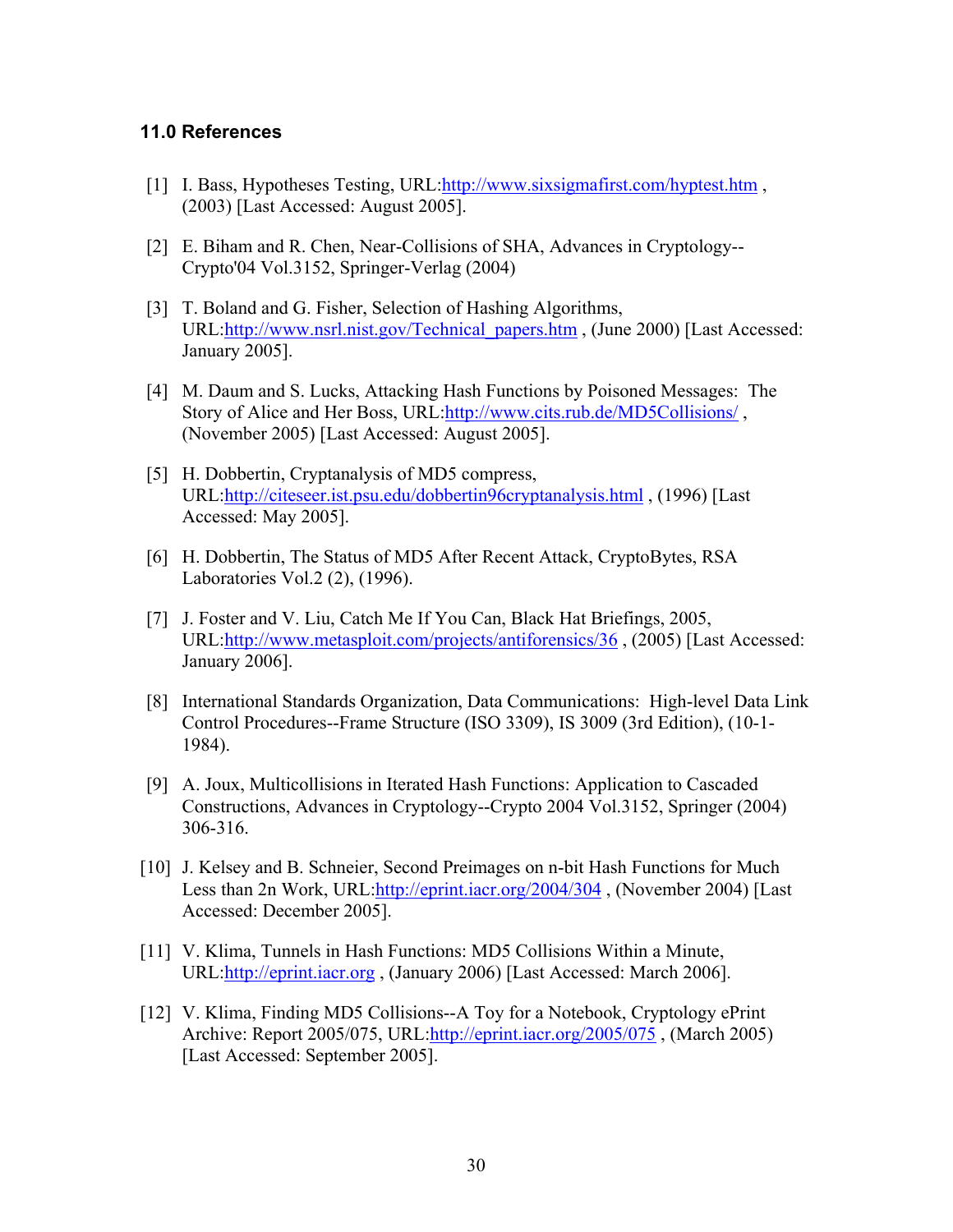- [13] D. Knuth, The Art of Computer Programming, Seminumerical Algorithms, Addison Wesley, Reading MA, (1993).
- [14] V. Liu and P. Stack, MD5 Collision Generation Program, C Code, URL:http://www.stachliu.com/md5coll.c , (2005) [Last Accessed: January 2006].
- [15] G. Marsaglia, The Marsaglia Random Number CDROM including the Diehard Battery of Tests of Randomness, URL:http://www.stat.fsu.edu/pub/diehard , (July 2005) [Last Accessed: November 2005].
- [16] A. Menezes, P. Oorschot and others, Handbook of Applied Cryptography, CRC Press, Boca Raton, FL. (1997).
- [17] National Institute of Standards and Technology, Digital Signature Standard (DSS), FIPS 186-2, URL:http://csrc.nist.gov/publications/ fips/fips186-2/fips186-2 change1.pdf , (January 2000) [Last Accessed: November 2005].
- [18] National Institute of Standards and Technology, NIST Special Database #28, National Software Reference Library, URL:http://www.nist.gov/srd/nistsd28.htm , (February 2000) [Last Accessed: February 2005].
- [19] National Institute of Standards and Technology, Secure Hash Standard, FIPS PUB 180-2, URL:http://www.itl.nist.gov/fipspubs/fip180-2.htm , (August 2002) [Last Accessed: November 2005].
- [20] National Institute of Standards and Technology, NIST Brief Comments on Recent Cryptanalytic Attacks on SHA-1, URL:http://csrc.nist.gov/news-highlights/NIST-Brief-Comments-on-SHA1-attack.pdf , (2005) [Last Accessed: February 2006].
- [21] National Institute of Standards and Technology, NIST/SEMATECH e-Handbook of Statistical Methods, URL:http://www.itl.nist.gov/div898/handbook , (September 2005) [Last Accessed: December 2005].
- [22] S. Pincus and B. Singer, Randomness and Degrees of Irregularity, Proceedings of the National Academy of Science Vol.93 (5), (3-5-1996).
- [23] R. Rivest, RFC 1321: The MD5 Message-Digest Algorithm, URL:http://ietf.org/rfc/rfc1321.txt , (April 1992) [Last Accessed: August 2005].
- [24] A. Rukhin, Approximate Entropy for Testing Randomness, Journal of Applied Probability Vol.37 (2000).
- [25] A. Rukhin, J. Soto and others, A Statistical Test Suite for Random and Pseudorandom Number Generators for Cryptographic Applications, NIST Special Publication 800-22, Revised May 2001, (2001).
- [26] Schneier, Bruce, Cryptanalysis of MD5 and SHA: Time for a New Standard, Computer World, (August, 2004)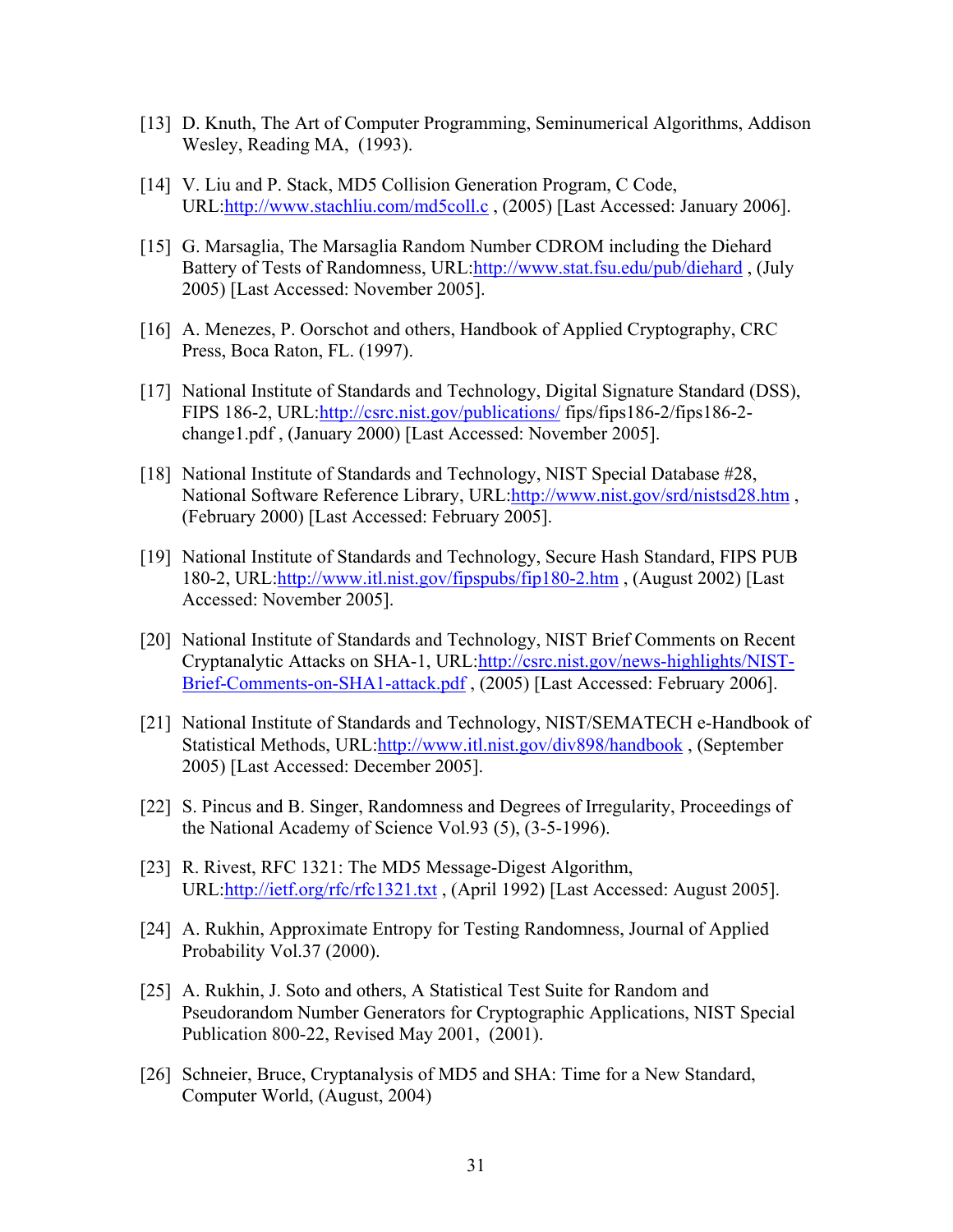- [27] B. Schneier, Applied Cryptography: Protocols, Algorithms, and Source Code in C, John Wiley and Sons, New York (1996).
- [28] B. Schneier, Schneier on Security: SHA-1 Broken, URL:http://www.schneier.com/blog/archives/2005/02/sha1\_broken.html , (February 2005) [Last Accessed: May 2005].
- [29] J. Soto, Statistical Testing of Random Number Generators, URL:http://www.csrc.nist.gov , (June 2000) [Last Accessed: June 2005].
- [30] X. Wang, D. Feng, X. Lai, and Y. Hongbo, Collisions for Hash Functions MD4, MD5, Haval-128 and RIPEMD, URL:http://eprint.iacr.org/2004/199.pdf, (August 2004) [Last Accessed: December 2005].
- [31] X. Wang, X. Lai, D. Feng, H. Chen, and X. Yu, Cryptanalysis of the Hash Functions MD4 and RIPEMD., Advances in Cryptology--Eurocrypt 2005 (8-1- 2004).
- [32] R. Williams, A Painless Guide to CRC Error Detection Algorithms, URL:ftp.adelaide.edu.au/pub/rocksoft/crc\_v3.txt , (August 1993) [Last Accessed: September 2005].